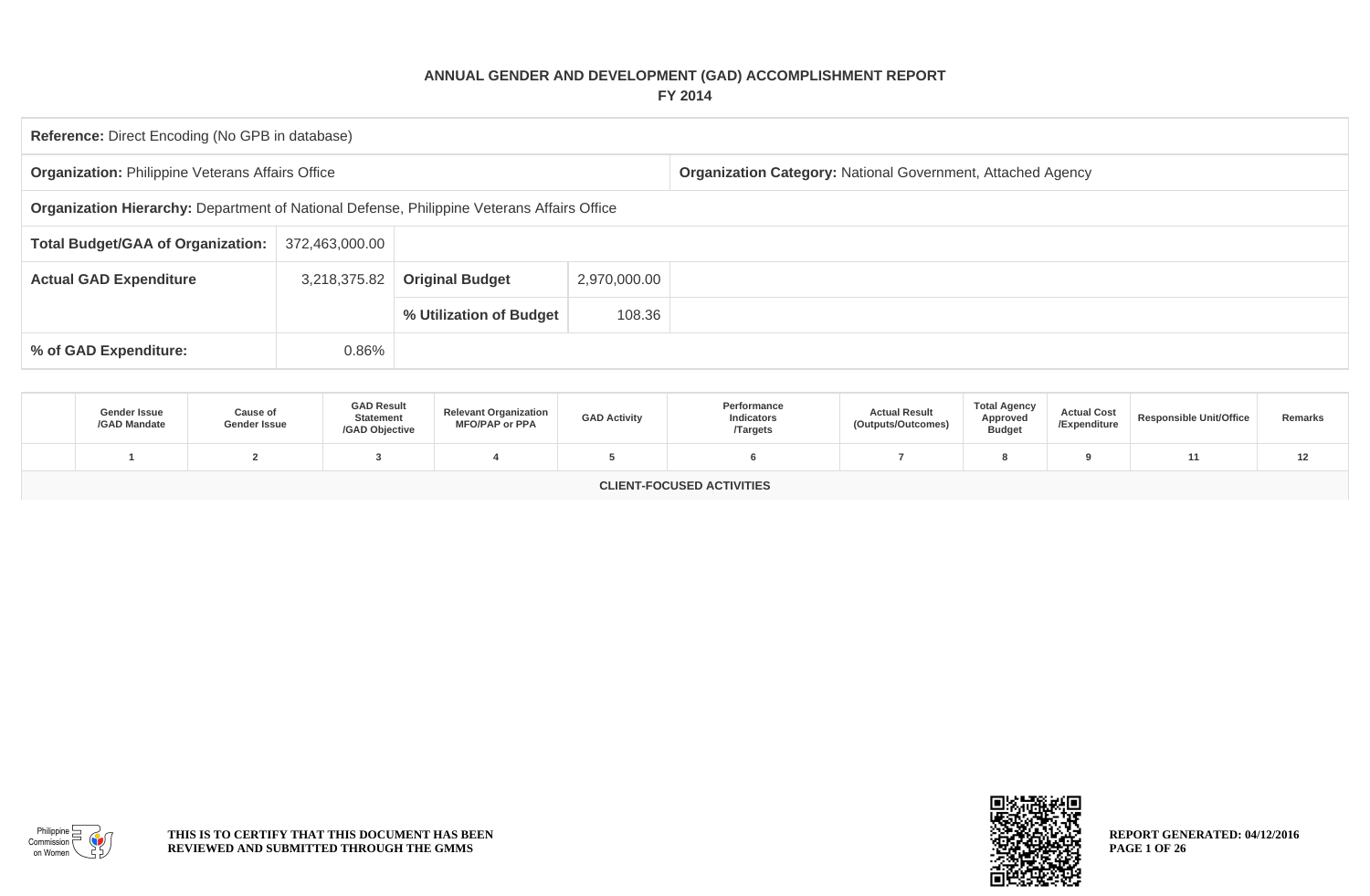| <b>Gender Issue</b><br>/GAD Mandate                                                                                                                                                                                                                                             | <b>Cause of</b><br><b>Gender Issue</b>                                                                     | <b>GAD Result</b><br><b>Statement</b><br>/GAD Objective                                                                                                                                                                        | <b>Relevant Organization</b><br><b>MFO/PAP or PPA</b>                                                                                                                 | <b>GAD Activity</b>                                                                                                                       | Performance<br>Indicators<br><b>Targets</b> | <b>Actual Result</b><br>(Outputs/Outcomes)                                                      | <b>Total Agency</b><br>Approved<br><b>Budget</b> | <b>Actual Cost</b><br>/Expenditure | <b>Responsible Unit/Office</b>                                                             | Remarks                                                                                                        |
|---------------------------------------------------------------------------------------------------------------------------------------------------------------------------------------------------------------------------------------------------------------------------------|------------------------------------------------------------------------------------------------------------|--------------------------------------------------------------------------------------------------------------------------------------------------------------------------------------------------------------------------------|-----------------------------------------------------------------------------------------------------------------------------------------------------------------------|-------------------------------------------------------------------------------------------------------------------------------------------|---------------------------------------------|-------------------------------------------------------------------------------------------------|--------------------------------------------------|------------------------------------|--------------------------------------------------------------------------------------------|----------------------------------------------------------------------------------------------------------------|
|                                                                                                                                                                                                                                                                                 | $\overline{2}$                                                                                             |                                                                                                                                                                                                                                |                                                                                                                                                                       | 5                                                                                                                                         | 6                                           |                                                                                                 | 8                                                | 9                                  | 11                                                                                         | 12                                                                                                             |
| Insufficient<br>information<br>campaign and<br>advocacy on<br><b>PVAO GAD</b><br>Programs,<br>activities and<br>projects to<br>pensioners,<br>beneficiaries,<br>claimants,<br>external<br>stakeholders<br>(legislators, line<br>agencies of<br>national<br>government,<br>LGUs) | Insufficient information<br>materials on GAD<br>issues and concerns of<br>veterans and their<br>dependents | To provide<br>information on the<br>role of women in<br>the nation's war<br>history.<br>To widen<br>appreciation of<br>GAD concepts,<br>issues and<br>concerns among<br>the external and<br>internal clients of<br><b>PVAO</b> | MFO: MFO1<br>Adminis-tration of<br><b>Veterans Pension</b><br>and Benefit Program<br>MFO: MFO2<br>Preservation and<br>Development<br>Services for Military<br>Shrines | Publication of a<br>book on women<br>heroes of the<br>Liberation<br>Movement or<br>partners of<br>distinguished<br>heroes/AFP<br>leaders. | 1 book published, 1,000<br>copies - by Q4   | Drafted a book<br>entitled Untold Story<br>of Filipino Women in<br>the Resistance<br>Movement'. | 500,000.00<br><b>GAA</b>                         | 453,294.00<br>GAA                  | Veterans<br>Management and<br><b>Historical Division</b><br>and Strategic<br>Communication | Variance of<br>P46,706 is<br>attributed to<br>lower<br>consumption<br>of supplies<br>and materials<br>expense. |



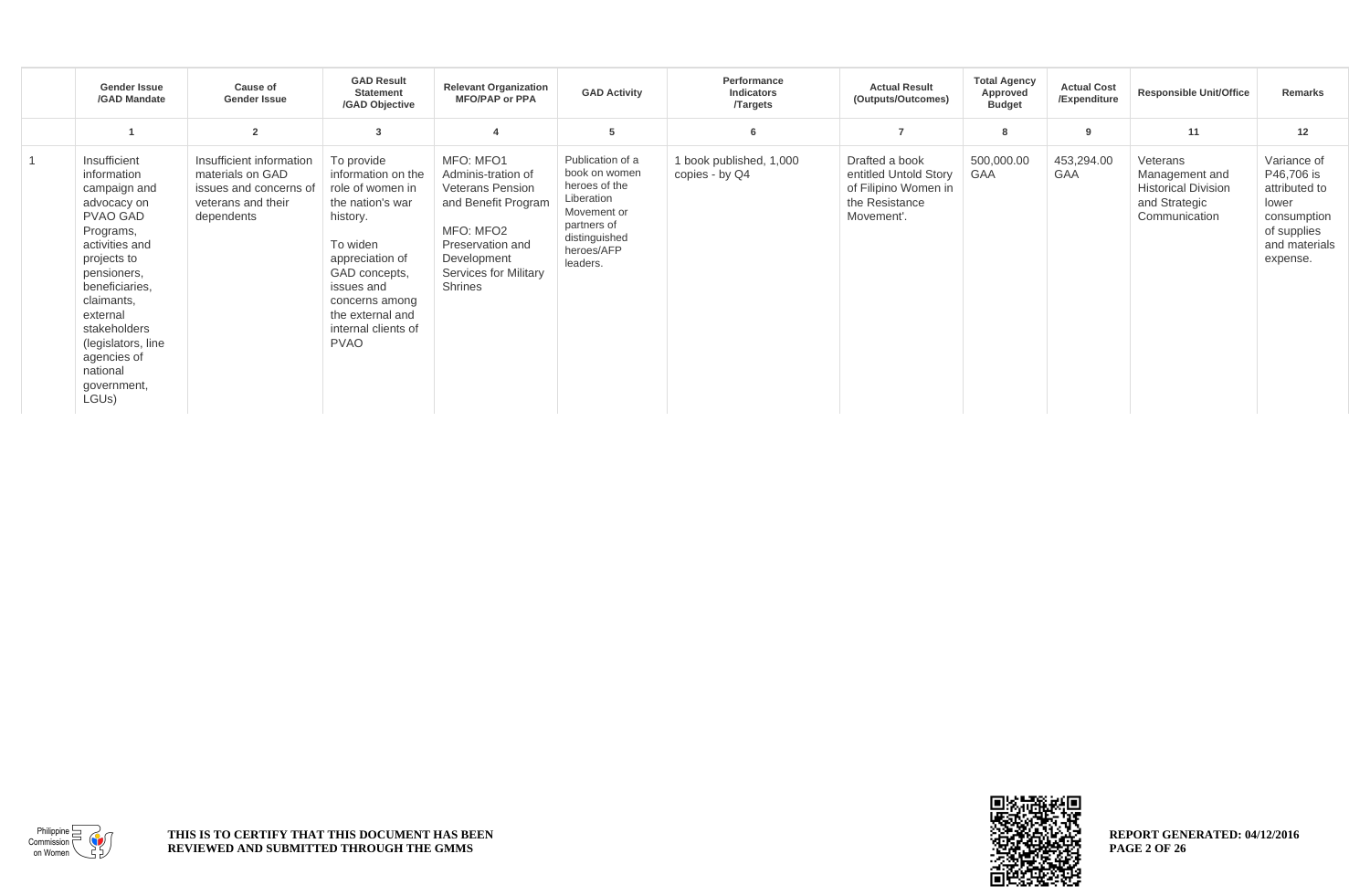|   | <b>Gender Issue</b><br>/GAD Mandate                                                                                                                                                                                                                                                          | Cause of<br><b>Gender Issue</b>                                                                             | <b>GAD Result</b><br><b>Statement</b><br>/GAD Objective                                                                                                                                                                  | <b>Relevant Organization</b><br><b>MFO/PAP or PPA</b>                                                                                                                | <b>GAD Activity</b>                                                                                                                                                                                                                                                                                                                   | Performance<br>Indicators<br><b>Targets</b>                                                                                                                                                                                                                                                                                         | <b>Actual Result</b><br>(Outputs/Outcomes)                                                                                                                                                                                                                                                                                                                                                                                                                              | <b>Total Agency</b><br>Approved<br><b>Budget</b> | <b>Actual Cost</b><br>/Expenditure | <b>Responsible Unit/Office</b>                                                             | <b>Remarks</b>                                                                                                  |
|---|----------------------------------------------------------------------------------------------------------------------------------------------------------------------------------------------------------------------------------------------------------------------------------------------|-------------------------------------------------------------------------------------------------------------|--------------------------------------------------------------------------------------------------------------------------------------------------------------------------------------------------------------------------|----------------------------------------------------------------------------------------------------------------------------------------------------------------------|---------------------------------------------------------------------------------------------------------------------------------------------------------------------------------------------------------------------------------------------------------------------------------------------------------------------------------------|-------------------------------------------------------------------------------------------------------------------------------------------------------------------------------------------------------------------------------------------------------------------------------------------------------------------------------------|-------------------------------------------------------------------------------------------------------------------------------------------------------------------------------------------------------------------------------------------------------------------------------------------------------------------------------------------------------------------------------------------------------------------------------------------------------------------------|--------------------------------------------------|------------------------------------|--------------------------------------------------------------------------------------------|-----------------------------------------------------------------------------------------------------------------|
|   |                                                                                                                                                                                                                                                                                              | $\overline{2}$                                                                                              | 3                                                                                                                                                                                                                        |                                                                                                                                                                      | 5                                                                                                                                                                                                                                                                                                                                     | 6                                                                                                                                                                                                                                                                                                                                   | $\overline{7}$                                                                                                                                                                                                                                                                                                                                                                                                                                                          | 8                                                | 9                                  | 11                                                                                         | 12                                                                                                              |
| 2 | Insufficient<br>information<br>campaign and<br>advocacy on<br><b>PVAO GAD</b><br>Programs,<br>activities and<br>projects to<br>pensioners,<br>beneficiaries,<br>claimants,<br>external<br>stakeholders<br>(legislators, line<br>agencies of<br>national<br>government,<br>LGU <sub>s</sub> ) | Insufficient information<br>materials on GAD<br>issues and concerns of<br>veterans and their<br>dependents. | To provide<br>information on the<br>role of women in<br>the nation's war<br>history.<br>To widen<br>appreciation of<br>GAD concepts,<br>issues and<br>concerns among<br>the external and<br>internal clients of<br>PVAO. | MFO: MFO1<br>Administration of<br><b>Veterans Pension</b><br>and Benefit Program<br>MFO: MFO2<br>Preservation and<br>Development<br>Services for Military<br>Shrines | Production and<br>distribution of IEC<br>materials such as<br>news magazines,<br>flyers and<br>brochures on<br>GAD-related topics<br>such as on<br>eliminating VAW,<br>gender and family<br>relations, and on<br>gender responsive<br>laws and policies to<br>veteran<br>organizations and<br>the<br>veteran-clientele<br>nationwide. | 1. At least four (4) GAD<br>write-ups by Q4 in the<br>Bulletin/Magazine 2.<br>Production and publication of<br>flyers, brochures and<br>handouts. 3. Setting up of<br>GAD exhibits as campaign<br>materials during the<br>celebration of the National<br>Women <sup>™</sup> s Month and the<br>18-Day Campaign to End<br>VAW.-by Q4 | 1. Two (2) bulletin/<br>magazines issued<br>by 1st and 2nd<br>Semesters, 2.<br>Produced and<br>distributed various<br><b>IEC</b> materials such<br>as: Primer on CBL<br>for VFP Handbook<br>on Veterans<br>Benefits PVAO<br>Brochure PVAO Info<br>Updates and other<br><b>GAD</b> related<br>materials, 3. Photo<br>exhibits was set up<br>last November 25.<br>2014 in line with the<br>DND-Wide<br>simultaneous<br>launching of the<br>18-Day Campaign to<br>End VAW. | 250,000.00<br><b>GAA</b>                         | 1,142,326.00<br>GAA                | Veterans<br>Management and<br><b>Historical Division</b><br>and Strategic<br>Communication | Variance of<br>P(904,729.48)<br>attributed to<br>printing cost of<br>various IEC<br>materials and<br>handbooks. |



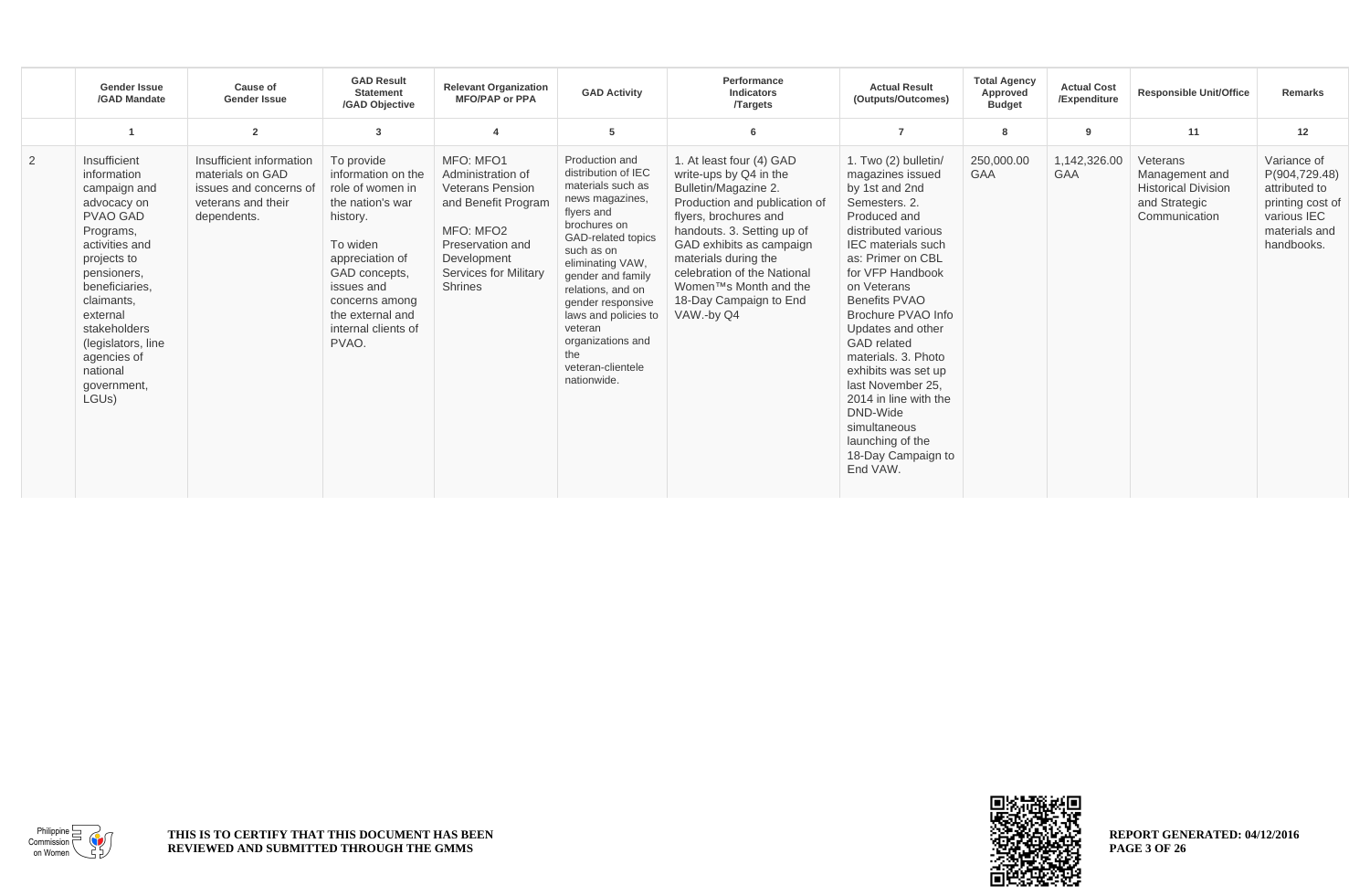|                | <b>Gender Issue</b><br>/GAD Mandate                                                                                                                                                                                                                                                   | Cause of<br><b>Gender Issue</b>                                                                                                                                | <b>GAD Result</b><br><b>Statement</b><br>/GAD Objective                                                                                                                                                                  | <b>Relevant Organization</b><br><b>MFO/PAP or PPA</b>                                                                                                                              | <b>GAD Activity</b>                                                                                                                                                                                                    | Performance<br><b>Indicators</b><br><b>Targets</b>                                                                                                                                         | <b>Actual Result</b><br>(Outputs/Outcomes)                                                                                                                                                         | <b>Total Agency</b><br>Approved<br><b>Budget</b> | <b>Actual Cost</b><br>/Expenditure | <b>Responsible Unit/Office</b>                                                             | <b>Remarks</b>                                                                                                                                                      |
|----------------|---------------------------------------------------------------------------------------------------------------------------------------------------------------------------------------------------------------------------------------------------------------------------------------|----------------------------------------------------------------------------------------------------------------------------------------------------------------|--------------------------------------------------------------------------------------------------------------------------------------------------------------------------------------------------------------------------|------------------------------------------------------------------------------------------------------------------------------------------------------------------------------------|------------------------------------------------------------------------------------------------------------------------------------------------------------------------------------------------------------------------|--------------------------------------------------------------------------------------------------------------------------------------------------------------------------------------------|----------------------------------------------------------------------------------------------------------------------------------------------------------------------------------------------------|--------------------------------------------------|------------------------------------|--------------------------------------------------------------------------------------------|---------------------------------------------------------------------------------------------------------------------------------------------------------------------|
|                | -1                                                                                                                                                                                                                                                                                    | $\overline{2}$                                                                                                                                                 | $\mathbf{3}$                                                                                                                                                                                                             | $\overline{\mathbf{A}}$                                                                                                                                                            | 5                                                                                                                                                                                                                      | 6                                                                                                                                                                                          | $\overline{7}$                                                                                                                                                                                     | 8                                                | 9                                  | 11                                                                                         | 12                                                                                                                                                                  |
| 3              | Insufficient<br>information<br>campaign and<br>advocacy on<br>PVAO GAD<br>Programs,<br>activities and<br>projects to<br>pensioners,<br>beneficiaries.<br>claimants,<br>external<br>stakeholders<br>(legislators, line<br>agencies of<br>national<br>government,<br>LGU <sub>s</sub> ) | Insufficient information<br>materials on GAD<br>issues and concerns of<br>veterans and their<br>dependents                                                     | To provide<br>information on the<br>role of women in<br>the nation's war<br>history.<br>To widen<br>appreciation of<br>GAD concepts.<br>issues and<br>concerns among<br>the external and<br>internal clients of<br>PVAO. | MFO: MFO1<br>Administration of<br><b>Veterans Pension</b><br>and Benefit Program<br>MFO: MFO2<br>Preservation and<br>Development<br><b>Services for Militarv</b><br><b>Shrines</b> | Conduct of free<br>movie screening on<br>gender-sensitive<br>films.                                                                                                                                                    | At least two (2) special movie<br>screening on gender-sensitive<br>films -by Q4.                                                                                                           | Two (2) VAWC<br>movies have been<br>shown last<br>November 21 & 28.<br>2014 entitled Boses<br>and Baler.A total of<br><b>204 PVAO</b><br>employees and<br>clients attended the<br>film screenings. | 50.000.00<br><b>GAA</b>                          | 62.403.48<br><b>GAA</b>            | Veterans<br>Management and<br><b>Historical Division</b><br>and Strategic<br>Communication |                                                                                                                                                                     |
| $\overline{4}$ | Lack of<br>maintenance of<br>sex-disaggregated<br>data and a<br>gender-responsive<br>information<br>system                                                                                                                                                                            | Low level of<br>awareness on the<br>importance of<br>sex-disaggregated<br>data as one of the key<br>factors in the<br>formulation of GAD<br>plans and programs | To maintain and<br>update<br>sex-disaggregated<br>data of: $(1)$<br>employees (2)<br>veteran-clientele<br>(3) student-wards                                                                                              | MFO: MFO1<br>Administration of<br><b>Veterans' Pension</b><br>and Benefits<br>Program                                                                                              | Enhancement and<br>maintenance of the<br>following<br>sex-disaggregated<br>database on: (1)<br>employees (2)<br>veteran-clientele<br>and their<br>dependents (3)<br>beneficiaries of<br>PVAO benefits and<br>programs. | No. of reports on<br>sex-disaggregated data<br>prepared on PVAO<br>employees, Veteran-clientele<br>and their<br>dependentsbeneficiariesof<br>PVAO benefits and programs.<br>- Once a Month | Updatingof<br>sex-disaggregated<br>data of employees.<br>veterans and their<br>dependents at least<br>once a month.                                                                                | 100.000.00<br><b>GAA</b>                         | 603.864.00<br><b>GAA</b>           | Administrative<br>Division and<br>Management and<br><b>Information Division</b>            | Variance of<br>P(503, 864)<br>attributed to<br>the salary of<br>two $(2)$<br>personnel in<br>charge in<br>updating the<br>SDD of<br>employees<br>and<br>pensioners. |

**ORGANIZATION-FOCUSED ACTIVITIES**



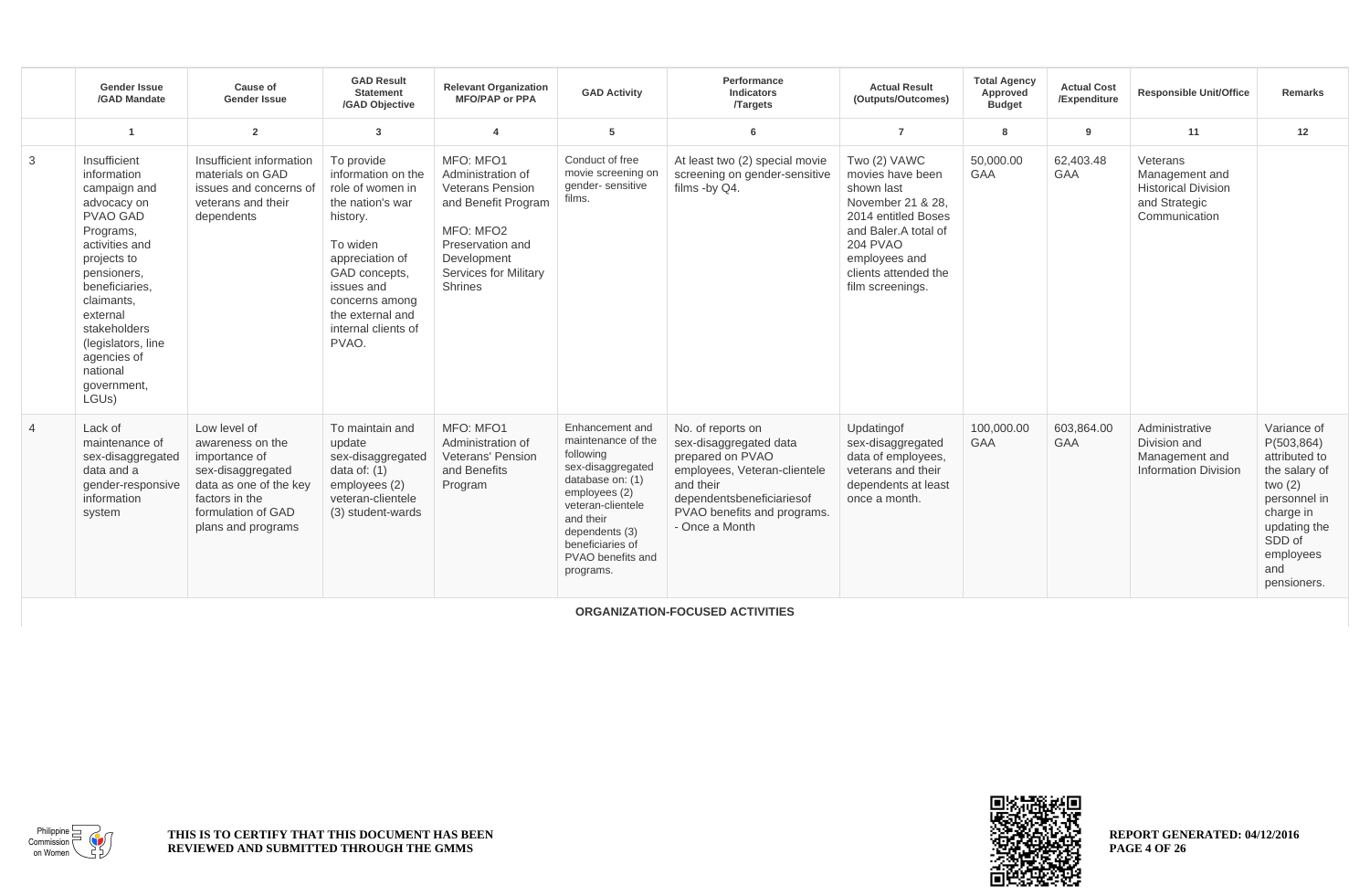|   | <b>Gender Issue</b><br>/GAD Mandate                 | Cause of<br><b>Gender Issue</b>                                                                                                                                                                                                                                                                                       | <b>GAD Result</b><br><b>Statement</b><br>/GAD Objective                                                                                                                                                                                                                                                                                                                                                         | <b>Relevant Organization</b><br><b>MFO/PAP or PPA</b>         | <b>GAD Activity</b>                                                           | Performance<br>Indicators<br><b>Targets</b>                                              | <b>Actual Result</b><br>(Outputs/Outcomes)                                                                                                                  | <b>Total Agency</b><br>Approved<br><b>Budget</b>   | <b>Actual Cost</b><br>/Expenditure            | <b>Responsible Unit/Office</b>                                     | Remarks                                                                                                                                                                                            |
|---|-----------------------------------------------------|-----------------------------------------------------------------------------------------------------------------------------------------------------------------------------------------------------------------------------------------------------------------------------------------------------------------------|-----------------------------------------------------------------------------------------------------------------------------------------------------------------------------------------------------------------------------------------------------------------------------------------------------------------------------------------------------------------------------------------------------------------|---------------------------------------------------------------|-------------------------------------------------------------------------------|------------------------------------------------------------------------------------------|-------------------------------------------------------------------------------------------------------------------------------------------------------------|----------------------------------------------------|-----------------------------------------------|--------------------------------------------------------------------|----------------------------------------------------------------------------------------------------------------------------------------------------------------------------------------------------|
|   | $\overline{1}$                                      | $\overline{2}$                                                                                                                                                                                                                                                                                                        | $\overline{3}$                                                                                                                                                                                                                                                                                                                                                                                                  | $\overline{4}$                                                | $5\phantom{.0}$                                                               | 6                                                                                        | $\overline{7}$                                                                                                                                              | 8                                                  | 9                                             | 11                                                                 | 12                                                                                                                                                                                                 |
| 5 | Absence of<br><b>Gender Audit</b><br>system.        | No established system<br>on monitoring and<br>assessment of relative<br>progress on gender<br>mainstreaming, to<br>include the<br>identification of critical<br>gaps and challenges<br>on GAD Activities.                                                                                                             | To assess<br>PVAO's progress<br>on gender<br>mainstreaming.                                                                                                                                                                                                                                                                                                                                                     | MFO: General<br>Administration and<br><b>Support Services</b> | Attendance to<br><b>DND-Wide GAD</b><br><b>Audit Orientation</b><br>Seminar.  | No. of training conducted No.<br>of attendees/beneficiaries.<br>Conduct Gender Audit.    | Three (3) PVAO<br><b>GFPS</b> members<br>attended the<br><b>DND-Wide GAD</b><br><b>Audit Orientation</b><br>Seminar last June<br>10-11, 2014.<br><b>Non</b> | 75,000.00<br><b>GAA</b><br>25,000.00<br><b>GAA</b> | 10,043.40<br><b>GAA</b><br>0.00<br><b>GAA</b> | Administrative<br><b>Division</b>                                  | Variance of<br>P64.956.00.00<br>attributable to<br>non conduct<br>of in-house<br>Training on<br><b>GAD Audit</b><br>Seminar, Non<br>conduct of<br>gender Audit<br>due to lack of<br>material time. |
| 6 | Lack of GAD<br>capacity<br>development<br>programs. | Low-level of<br>awareness of<br>personnel on gender<br>sensitivity, gender<br>responsiveness and<br>other gender concerns.<br>Non-familiarity of<br>personnel on<br>GAD-related laws,<br>issuances, and<br>policies related to the<br>protection of women<br>and children in conflict<br>areas, peace and<br>security | To ensure that<br>PVAO personnel<br>are gender<br>sensitive and<br>responsive in<br>dealing with<br>internal and<br>external clients<br>To provide for<br>continuing<br>education on GAD.<br>updating and<br>enhancing skills of<br>the PVAO GFPS<br>and other officials<br>and employees.<br>To increase<br>awareness on<br>laws, policies,<br>issuances and<br>programs on<br>women's rights<br>and concerns. | MFO: General<br>Administration and<br><b>Support Services</b> | <b>Gender Sensitivity</b><br>Training for PVAO<br>officials and<br>employees. | 2 GST: Attendance: 80 PVAO<br>Officials and Employees -<br>Male (20) Female (60) - by Q4 | The GST was<br>conducted in two (2)<br>batches on 14<br>March and 26 March<br>2014.A total of 72<br>officials and<br>employees of PVAO<br>attended the GST. | 600,000.00<br>GAA                                  | 79,779.53<br>GAA                              | Administrative<br>Division, GFPS,<br><b>Legal Affairs Division</b> |                                                                                                                                                                                                    |



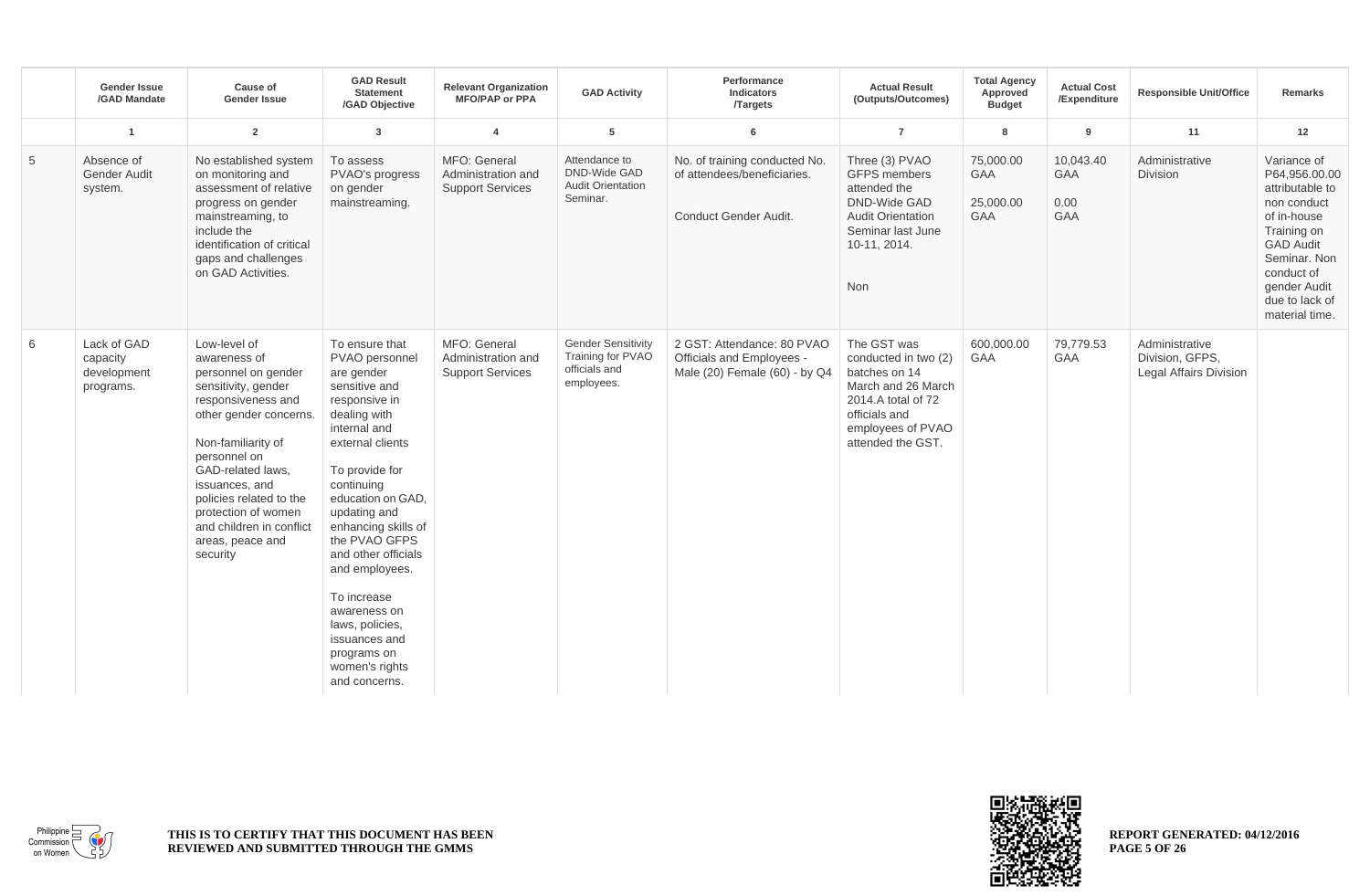|                | <b>Gender Issue</b><br>/GAD Mandate                 | <b>Cause of</b><br><b>Gender Issue</b>                                                                                                                                                                                                                                                                                | <b>GAD Result</b><br><b>Statement</b><br>/GAD Objective                                                                                                                                                                                                                                                                                                                                                       | <b>Relevant Organization</b><br><b>MFO/PAP or PPA</b>         | <b>GAD Activity</b>                                                                             | Performance<br>Indicators<br><b>Targets</b>                                                          | <b>Actual Result</b><br>(Outputs/Outcomes)                                                                                                                                                               | <b>Total Agency</b><br>Approved<br><b>Budget</b> | <b>Actual Cost</b><br>/Expenditure | <b>Responsible Unit/Office</b>    | Remarks                                                                               |
|----------------|-----------------------------------------------------|-----------------------------------------------------------------------------------------------------------------------------------------------------------------------------------------------------------------------------------------------------------------------------------------------------------------------|---------------------------------------------------------------------------------------------------------------------------------------------------------------------------------------------------------------------------------------------------------------------------------------------------------------------------------------------------------------------------------------------------------------|---------------------------------------------------------------|-------------------------------------------------------------------------------------------------|------------------------------------------------------------------------------------------------------|----------------------------------------------------------------------------------------------------------------------------------------------------------------------------------------------------------|--------------------------------------------------|------------------------------------|-----------------------------------|---------------------------------------------------------------------------------------|
|                |                                                     | $\overline{2}$                                                                                                                                                                                                                                                                                                        | 3                                                                                                                                                                                                                                                                                                                                                                                                             | $\overline{\mathbf{4}}$                                       | 5                                                                                               | 6                                                                                                    | $\overline{7}$                                                                                                                                                                                           | 8                                                | 9                                  | 11                                | 12                                                                                    |
| $\overline{7}$ | Lack of GAD<br>capacity<br>development<br>programs. | Low-level of<br>awareness of<br>personnel on gender<br>sensitivity, gender<br>responsiveness and<br>other gender concerns<br>Non-familiarity of<br>personnel on<br>GAD-related laws,<br>issuances, and<br>policies related to the<br>protection of women<br>and children in conflict<br>areas, peace and<br>security. | To ensure that<br>PVAO personnel<br>are gender<br>sensitive and<br>responsive in<br>dealing with<br>internal and<br>external clients<br>To provide for<br>continuing<br>education on GAD,<br>updating and<br>enhancing skills of<br>the PVAO GFPS<br>and other officials<br>and employees.<br>To increase<br>awareness on<br>laws, policies,<br>issuances<br>andprograms on<br>women's rights<br>and concerns | MFO: General<br>Administration and<br><b>Support Services</b> | Attendance to<br>DND-Wide GAD<br><b>Basic Gender</b><br><b>Sensitivity Training</b><br>Seminar. | 2 GST conducted: Attendance:<br>80 PVAO Officials and<br>Employees - Male (20)<br>Female (60) -by Q4 | Two (2) employees<br>attended the<br><b>DND-Wide GAD</b><br><b>Basic Gender</b><br><b>Sensitivity Training</b><br>Seminar last July<br>1-3, 2014at the<br><b>OASPER</b><br>Multi-Purpose<br>Center, DND. | 0.00<br><b>GAA</b>                               | 4,459.50<br><b>GAA</b>             | Administrative<br><b>Division</b> | Attribution of<br>salaries of two<br>(2) employees<br>attended the<br>3-Day training. |



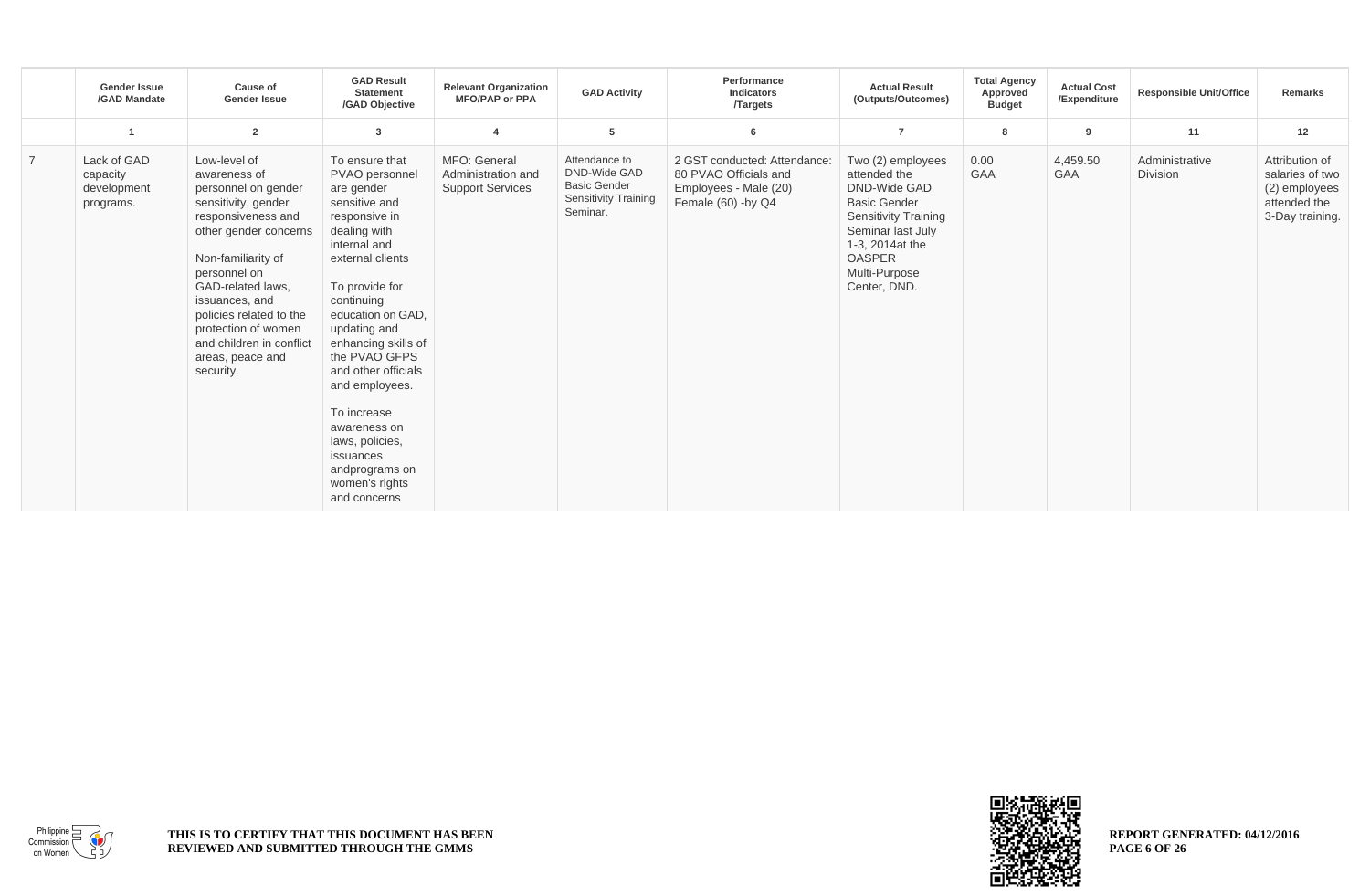|   | <b>Gender Issue</b><br>/GAD Mandate                 | Cause of<br><b>Gender Issue</b>                                                                                                                                                                                                                                                                                      | <b>GAD Result</b><br><b>Statement</b><br>/GAD Objective                                                                                                                                                                                                                                                                                                                                                      | <b>Relevant Organization</b><br><b>MFO/PAP or PPA</b>         | <b>GAD Activity</b>                                                                                                                                                                                                                                                                                                                                                                                                                                                                                                                                                    | Performance<br>Indicators<br><b>Targets</b>                                                          | <b>Actual Result</b><br>(Outputs/Outcomes)                                                                                                                                                                                                                                                                                                                                                                                                                                                                                                                                                   | <b>Total Agency</b><br>Approved<br><b>Budget</b> | <b>Actual Cost</b><br>/Expenditure | <b>Responsible Unit/Office</b>    | Remarks                                                                                                                                                                                                                             |
|---|-----------------------------------------------------|----------------------------------------------------------------------------------------------------------------------------------------------------------------------------------------------------------------------------------------------------------------------------------------------------------------------|--------------------------------------------------------------------------------------------------------------------------------------------------------------------------------------------------------------------------------------------------------------------------------------------------------------------------------------------------------------------------------------------------------------|---------------------------------------------------------------|------------------------------------------------------------------------------------------------------------------------------------------------------------------------------------------------------------------------------------------------------------------------------------------------------------------------------------------------------------------------------------------------------------------------------------------------------------------------------------------------------------------------------------------------------------------------|------------------------------------------------------------------------------------------------------|----------------------------------------------------------------------------------------------------------------------------------------------------------------------------------------------------------------------------------------------------------------------------------------------------------------------------------------------------------------------------------------------------------------------------------------------------------------------------------------------------------------------------------------------------------------------------------------------|--------------------------------------------------|------------------------------------|-----------------------------------|-------------------------------------------------------------------------------------------------------------------------------------------------------------------------------------------------------------------------------------|
|   | -1                                                  | $\overline{2}$                                                                                                                                                                                                                                                                                                       | $\overline{3}$                                                                                                                                                                                                                                                                                                                                                                                               | $\overline{\mathbf{4}}$                                       | 5                                                                                                                                                                                                                                                                                                                                                                                                                                                                                                                                                                      | 6                                                                                                    | $\overline{7}$                                                                                                                                                                                                                                                                                                                                                                                                                                                                                                                                                                               | 8                                                | 9                                  | 11                                | 12                                                                                                                                                                                                                                  |
| 8 | Lack of GAD<br>capacity<br>development<br>programs. | Low-level of<br>awareness of<br>personnel on gender<br>sensitivity, gender<br>responsiveness and<br>other gender concerns<br>Non-familiarity of<br>personnel on<br>GAD-related laws,<br>issuances, and<br>policies related to the<br>protection of women<br>and children in conflict<br>areas, peace and<br>security | To ensure that<br>PVAO personnel<br>are gender<br>sensitive and<br>responsive in<br>dealing with<br>internal and<br>external clients<br>To provide for<br>continuing<br>education on GAD.<br>updating and<br>enhancing skills of<br>the PVAO GFPS<br>and other officials<br>and employees<br>To increase<br>awareness on<br>laws, policies,<br>issuances<br>andprograms on<br>women's rights<br>and concerns | MFO: General<br>Administration and<br><b>Support Services</b> | Attendance to<br><b>DND-Wide GAD</b><br>Talks on the Role<br>of Men to eliminate<br>VAW, Awareness<br>of the Basic HIV<br>Disease, and<br>Promotion of<br>Health and<br>Wellness in the<br>Workplace,<br><b>Promoting Stress</b><br>Free Lifestyles in<br>the Workplace How<br>to Develop Healthy<br>Working<br>Environment<br><b>Financial Stability</b><br>and Resource<br>Management and<br>Talks on Men<br>Opposed to<br>Violence Against<br>Women (MOVE)<br>GAD Laws &<br>Sexual Harassment<br>Series of<br>Promoting Health<br>and Wellness in the<br>Workplace. | 2 GST conducted: Attendance:<br>80 PVAO Officials and<br>Employees - Male (20)<br>Female (60) -by Q4 | Five (5) PVAO<br>personnel attended<br>the DND-Wide GAD<br>Talks on the Role of<br>Men to eliminate<br>VAW, Awareness of<br>the Basic HIV<br>Disease, and<br><b>Promotion of Health</b><br>and Wellness in the<br>Workplace last July<br>22-24, 2014 How to<br>Develop Healthy<br>Working<br>Environment<br><b>Financial Stability</b><br>and Resource<br>Management last<br>September 17-19,<br>2014 and Talks on<br>Men Opposed to<br>VAW (MOVE) GAD<br>Laws & Sexual<br>Harassment<br>Seriesof Promoting<br><b>Health and Wellness</b><br>in the Workplace<br>last Nov 26 to 28.<br>2014. | 0.00<br><b>GAA</b>                               | 25,223.10<br><b>GAA</b>            | Administrative<br><b>Division</b> | Attribution of<br>salaries of five<br>(5) employees<br>attended the<br>3-Day training.<br>Supplies and<br>Materials,<br><b>PS-Attribution</b><br>of salaries of<br>five $(6)$<br>employees<br>attended the<br>DND-Wide<br>Seminars. |



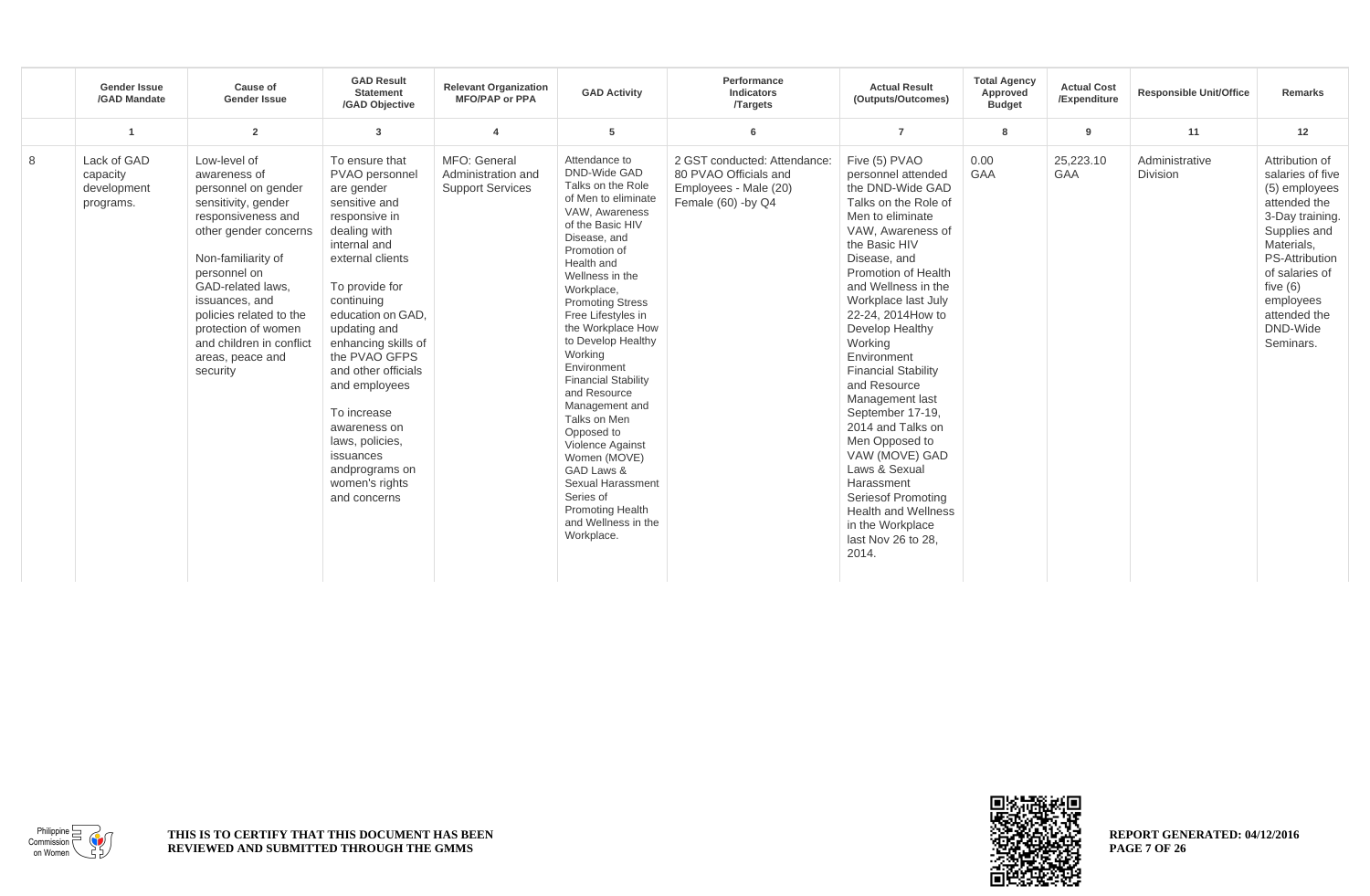|   | <b>Gender Issue</b><br>/GAD Mandate                 | <b>Cause of</b><br><b>Gender Issue</b>                                                                                                                                                                                                                                                                               | <b>GAD Result</b><br><b>Statement</b><br>/GAD Objective                                                                                                                                                                                                                                                                                                                                                      | <b>Relevant Organization</b><br><b>MFO/PAP or PPA</b>         | <b>GAD Activity</b>                                                                 | Performance<br><b>Indicators</b><br><b>Targets</b>                                            | <b>Actual Result</b><br>(Outputs/Outcomes)                                                                                                     | <b>Total Agency</b><br>Approved<br><b>Budget</b> | <b>Actual Cost</b><br>/Expenditure | <b>Responsible Unit/Office</b>    | <b>Remarks</b>                                                                                                                                                      |
|---|-----------------------------------------------------|----------------------------------------------------------------------------------------------------------------------------------------------------------------------------------------------------------------------------------------------------------------------------------------------------------------------|--------------------------------------------------------------------------------------------------------------------------------------------------------------------------------------------------------------------------------------------------------------------------------------------------------------------------------------------------------------------------------------------------------------|---------------------------------------------------------------|-------------------------------------------------------------------------------------|-----------------------------------------------------------------------------------------------|------------------------------------------------------------------------------------------------------------------------------------------------|--------------------------------------------------|------------------------------------|-----------------------------------|---------------------------------------------------------------------------------------------------------------------------------------------------------------------|
|   |                                                     | $\overline{2}$                                                                                                                                                                                                                                                                                                       | 3                                                                                                                                                                                                                                                                                                                                                                                                            | $\overline{\mathbf{4}}$                                       | 5                                                                                   | 6                                                                                             | $\overline{7}$                                                                                                                                 | 8                                                | 9                                  | 11                                | 12                                                                                                                                                                  |
| 9 | Lack of GAD<br>capacity<br>development<br>programs. | Low-level of<br>awareness of<br>personnel on gender<br>sensitivity, gender<br>responsiveness and<br>other gender concerns<br>Non-familiarity of<br>personnel on<br>GAD-related laws,<br>issuances, and<br>policies related to the<br>protection of women<br>and children in conflict<br>areas, peace and<br>security | To ensure that<br>PVAO personnel<br>are gender<br>sensitive and<br>responsive in<br>dealing with<br>internal and<br>external clients<br>To provide for<br>continuing<br>education on GAD,<br>updating and<br>enhancing skills of<br>the PVAO GFPS<br>and other officials<br>and employees<br>To increase<br>awareness on<br>laws, policies,<br>issuances<br>andprograms on<br>women's rights<br>and concerns | MFO: General<br>Administration and<br><b>Support Services</b> | Attendance to the<br>Quezon City<br>National Women's<br>Month Kick-Off<br>Activity. | No. of activities attended No.<br>of personnel who participated<br>in the activities. - by Q1 | Ten (10) PVAO<br>official and<br>employees attended<br>the Quezon City<br>Kick-Off Activity last<br>March 03, 2014 at<br>the Quezon City Hall. | 0.00<br><b>GAA</b>                               | 11,218.60<br><b>GAA</b>            | Administrative<br><b>Division</b> | Supplies and<br>Materials,<br>Meals, and<br><b>PS-Attribution</b><br>of salaries of<br>ten (10)<br>employees<br>attended the<br>Quezon City<br>Kick-Off<br>Activity |



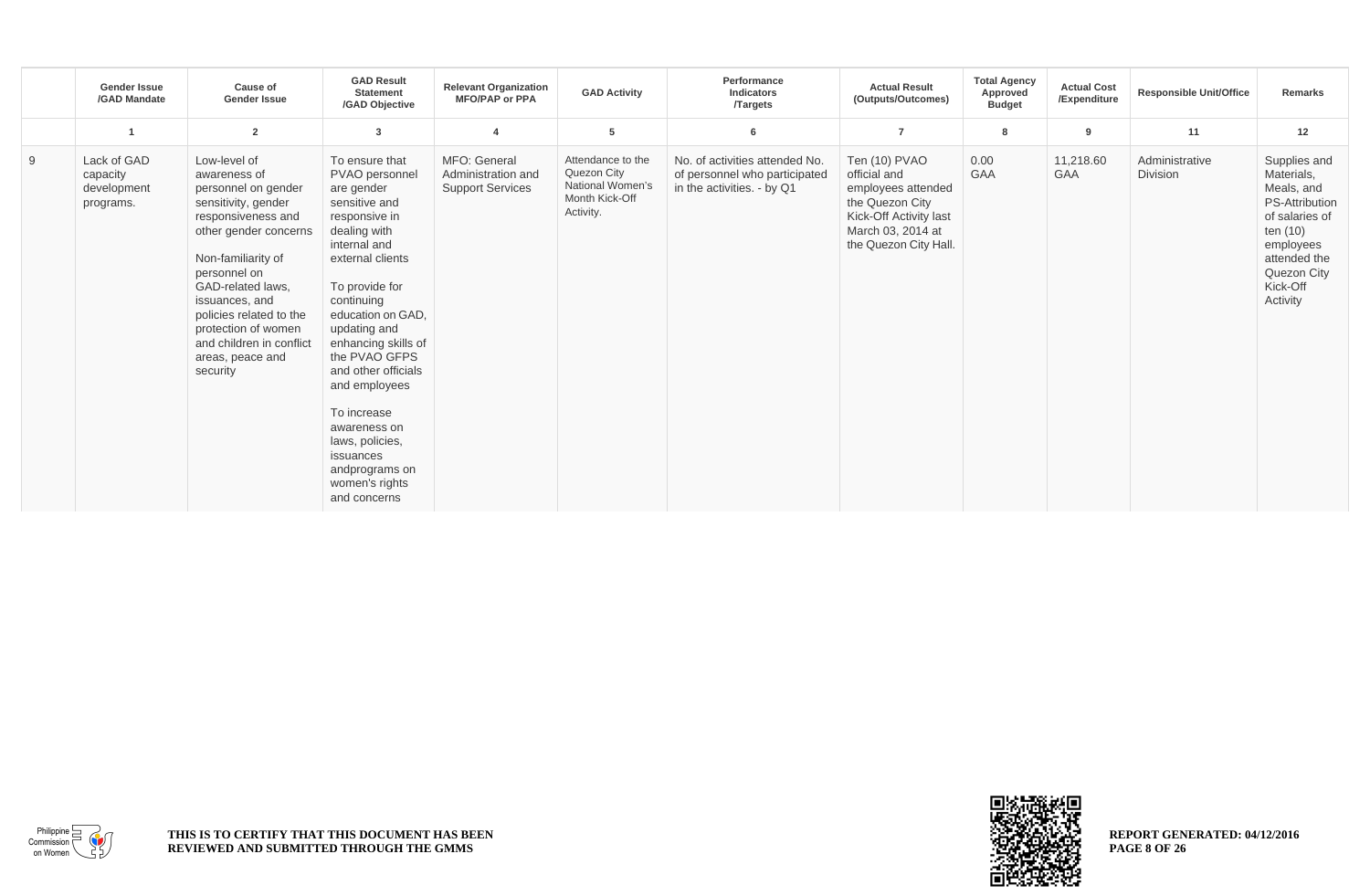|    | <b>Gender Issue</b><br>/GAD Mandate                 | Cause of<br><b>Gender Issue</b>                                                                                                                                                                                                                                                                                      | <b>GAD Result</b><br><b>Statement</b><br>/GAD Objective                                                                                                                                                                                                                                                                                                                                                      | <b>Relevant Organization</b><br><b>MFO/PAP or PPA</b>         | <b>GAD Activity</b>                                          | Performance<br>Indicators<br><b>Targets</b>                                            | <b>Actual Result</b><br>(Outputs/Outcomes)                                                                                                                                                         | <b>Total Agency</b><br>Approved<br><b>Budget</b> | <b>Actual Cost</b><br>/Expenditure | <b>Responsible Unit/Office</b> | Remarks                                                                                                                                           |
|----|-----------------------------------------------------|----------------------------------------------------------------------------------------------------------------------------------------------------------------------------------------------------------------------------------------------------------------------------------------------------------------------|--------------------------------------------------------------------------------------------------------------------------------------------------------------------------------------------------------------------------------------------------------------------------------------------------------------------------------------------------------------------------------------------------------------|---------------------------------------------------------------|--------------------------------------------------------------|----------------------------------------------------------------------------------------|----------------------------------------------------------------------------------------------------------------------------------------------------------------------------------------------------|--------------------------------------------------|------------------------------------|--------------------------------|---------------------------------------------------------------------------------------------------------------------------------------------------|
|    |                                                     | $\overline{2}$                                                                                                                                                                                                                                                                                                       | 3                                                                                                                                                                                                                                                                                                                                                                                                            |                                                               | 5                                                            | 6                                                                                      | $\overline{7}$                                                                                                                                                                                     | 8                                                | 9                                  | 11                             | 12                                                                                                                                                |
| 10 | Lack of GAD<br>capacity<br>development<br>programs. | Low-level of<br>awareness of<br>personnel on gender<br>sensitivity, gender<br>responsiveness and<br>other gender concerns<br>Non-familiarity of<br>personnel on<br>GAD-related laws,<br>issuances, and<br>policies related to the<br>protection of women<br>and children in conflict<br>areas, peace and<br>security | To ensure that<br>PVAO personnel<br>are gender<br>sensitive and<br>responsive in<br>dealing with<br>internal and<br>external clients<br>To provide for<br>continuing<br>education on GAD,<br>updating and<br>enhancing skills of<br>the PVAO GFPS<br>and other officials<br>and employees<br>To increase<br>awareness on<br>laws, policies,<br>issuances<br>andprograms on<br>women's rights<br>and concerns | MFO: General<br>Administration and<br><b>Support Services</b> | Attendance to the<br>Human Womens<br><b>Symbol Formation</b> | At least 4 activities<br>attended/participatedby<br>officials and employees - by<br>Q4 | Fifty (50) PVAO<br>official and<br>employees<br>participated to the<br>Human Women's<br><b>Symbol Formation</b><br>conducted by<br>PCWlast March 08.<br>2014 at the Quirino<br>Grandstand, Manila. | 0.00<br><b>GAA</b>                               | 41,439.00<br><b>GAA</b>            | Administrative<br>Division     | Supplies and<br>Materials,<br>Meals, and<br><b>PS-Attribution</b><br>of salaries of<br>fifty $(50)$<br>employees<br>attended the<br>said activity |



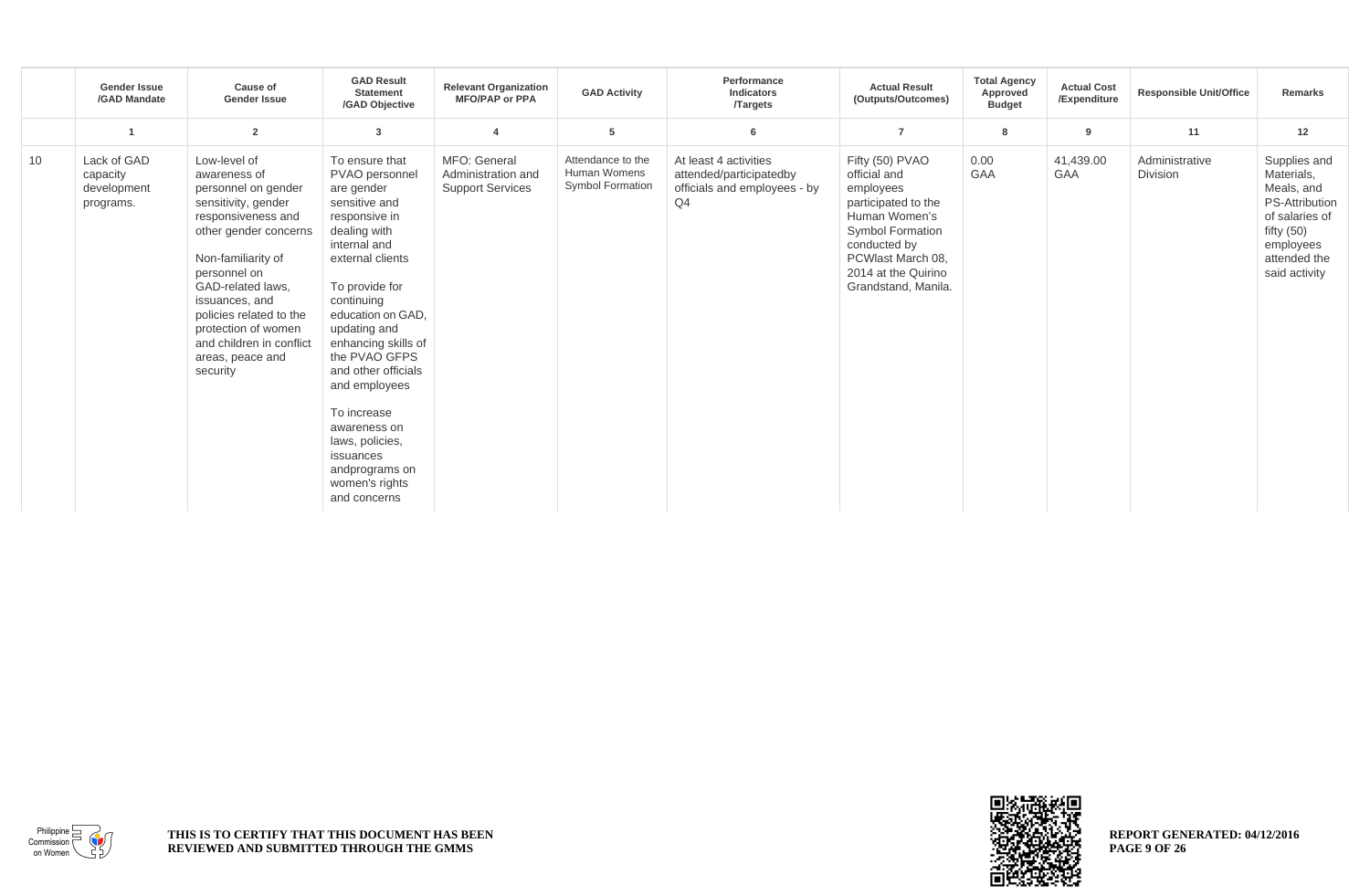|    | <b>Gender Issue</b><br>/GAD Mandate                 | Cause of<br><b>Gender Issue</b>                                                                                                                                                                                                                                                                                      | <b>GAD Result</b><br><b>Statement</b><br>/GAD Objective                                                                                                                                                                                                                                                                                                                                                      | <b>Relevant Organization</b><br><b>MFO/PAP or PPA</b>         | <b>GAD Activity</b>                                                                                                                                                                                                                                                                                                                                                                                                                                                       | Performance<br>Indicators<br><b>Targets</b>                                                       | <b>Actual Result</b><br>(Outputs/Outcomes)                                                                                                                                                                                                                                                                                                                                                         | <b>Total Agency</b><br>Approved<br><b>Budget</b> | <b>Actual Cost</b><br>/Expenditure | <b>Responsible Unit/Office</b>    | Remarks                                               |
|----|-----------------------------------------------------|----------------------------------------------------------------------------------------------------------------------------------------------------------------------------------------------------------------------------------------------------------------------------------------------------------------------|--------------------------------------------------------------------------------------------------------------------------------------------------------------------------------------------------------------------------------------------------------------------------------------------------------------------------------------------------------------------------------------------------------------|---------------------------------------------------------------|---------------------------------------------------------------------------------------------------------------------------------------------------------------------------------------------------------------------------------------------------------------------------------------------------------------------------------------------------------------------------------------------------------------------------------------------------------------------------|---------------------------------------------------------------------------------------------------|----------------------------------------------------------------------------------------------------------------------------------------------------------------------------------------------------------------------------------------------------------------------------------------------------------------------------------------------------------------------------------------------------|--------------------------------------------------|------------------------------------|-----------------------------------|-------------------------------------------------------|
|    | -1                                                  | $\overline{2}$                                                                                                                                                                                                                                                                                                       | 3                                                                                                                                                                                                                                                                                                                                                                                                            |                                                               | 5                                                                                                                                                                                                                                                                                                                                                                                                                                                                         | 6                                                                                                 | $\overline{7}$                                                                                                                                                                                                                                                                                                                                                                                     | 8                                                | 9                                  | 11                                | 12                                                    |
| 11 | Lack of GAD<br>capacity<br>development<br>programs. | Low-level of<br>awareness of<br>personnel on gender<br>sensitivity, gender<br>responsiveness and<br>other gender concerns<br>Non-familiarity of<br>personnel on<br>GAD-related laws,<br>issuances, and<br>policies related to the<br>protection of women<br>and children in conflict<br>areas, peace and<br>security | To ensure that<br>PVAO personnel<br>are gender<br>sensitive and<br>responsive in<br>dealing with<br>internal and<br>external clients<br>To provide for<br>continuing<br>education on GAD,<br>updating and<br>enhancing skills of<br>the PVAO GFPS<br>and other officials<br>and employees<br>To increase<br>awareness on<br>laws, policies,<br>issuances<br>andprograms on<br>women's rights<br>and concerns | MFO: General<br>Administration and<br><b>Support Services</b> | <b>GAD Advocacy</b><br>talks of the<br>following well<br>known<br>GADvocates: Hon.<br>Maria Leonor G.<br>Robredo,<br>Representatives,<br>3rd District<br><b>Camarines Sur</b><br>Hon Cynthia A.<br>Villlar, Senator of<br>the Republic of the<br>Philippines Atty.<br>Elizabeth A.<br>Pangalangan,<br>Professor of the UP<br>College of Law and<br>Dir. Noreen Boots<br>Gocon-Gragasin,<br>Director, CSC.<br>during Flag<br>Ceremonies and<br>Special Execom<br>Meetings. | At least 4 activities<br>attended/participatedby<br>officials and employees -by<br>Q <sub>4</sub> | Four (4) well known<br><b>GADvocates have</b><br>talked during the<br>Flag Ceremonies<br>held last March 10<br>February 17 July 21<br>December 01, 2014<br>held at the PVAO<br>Covered Court and<br><b>PVAO Conference</b><br>Room in line with<br>the 2014<br>Celebration of the<br>National Women's<br>Monthand the<br>Observance of the<br>18-Day Campaign to<br>End Violence<br>Against Women. | 0.00<br><b>GAA</b>                               | 42,000.00<br><b>GAA</b>            | Administrative<br><b>Division</b> | Supplies and<br>Materials.<br>Tarpaulins<br>and Meals |



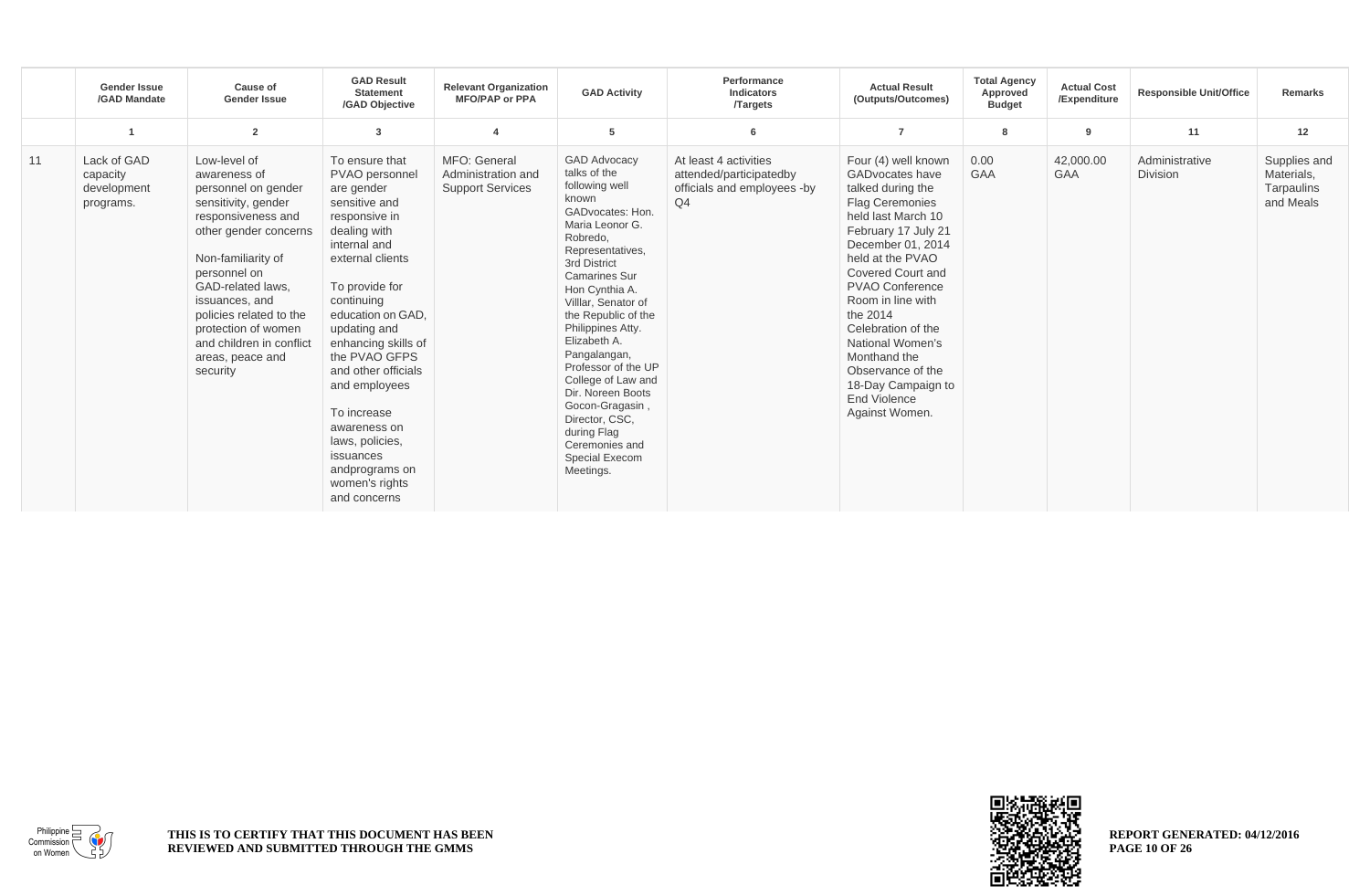|    | <b>Gender Issue</b><br>/GAD Mandate                 | Cause of<br><b>Gender Issue</b>                                                                                                                                                                                                                                                                                      | <b>GAD Result</b><br><b>Statement</b><br>/GAD Objective                                                                                                                                                                                                                                                                                                                                                      | <b>Relevant Organization</b><br><b>MFO/PAP or PPA</b>         | <b>GAD Activity</b>                                                                                                                                      | Performance<br><b>Indicators</b><br><b>Targets</b>                                                | <b>Actual Result</b><br>(Outputs/Outcomes)                                                                                                                                                                                                    | <b>Total Agency</b><br>Approved<br><b>Budget</b> | <b>Actual Cost</b><br>/Expenditure | <b>Responsible Unit/Office</b>    | Remarks                                               |
|----|-----------------------------------------------------|----------------------------------------------------------------------------------------------------------------------------------------------------------------------------------------------------------------------------------------------------------------------------------------------------------------------|--------------------------------------------------------------------------------------------------------------------------------------------------------------------------------------------------------------------------------------------------------------------------------------------------------------------------------------------------------------------------------------------------------------|---------------------------------------------------------------|----------------------------------------------------------------------------------------------------------------------------------------------------------|---------------------------------------------------------------------------------------------------|-----------------------------------------------------------------------------------------------------------------------------------------------------------------------------------------------------------------------------------------------|--------------------------------------------------|------------------------------------|-----------------------------------|-------------------------------------------------------|
|    |                                                     | $\overline{2}$                                                                                                                                                                                                                                                                                                       | 3                                                                                                                                                                                                                                                                                                                                                                                                            | 4                                                             | 5                                                                                                                                                        | 6                                                                                                 | $\overline{7}$                                                                                                                                                                                                                                | 8                                                | 9                                  | 11                                | 12                                                    |
| 12 | Lack of GAD<br>capacity<br>development<br>programs. | Low-level of<br>awareness of<br>personnel on gender<br>sensitivity, gender<br>responsiveness and<br>other gender concerns<br>Non-familiarity of<br>personnel on<br>GAD-related laws,<br>issuances, and<br>policies related to the<br>protection of women<br>and children in conflict<br>areas, peace and<br>security | To ensure that<br>PVAO personnel<br>are gender<br>sensitive and<br>responsive in<br>dealing with<br>internal and<br>external clients<br>To provide for<br>continuing<br>education on GAD,<br>updating and<br>enhancing skills of<br>the PVAO GFPS<br>and other officials<br>and employees<br>To increase<br>awareness on<br>laws, policies,<br>issuances<br>andprograms on<br>women's rights<br>and concerns | MFO: General<br>Administration and<br><b>Support Services</b> | Participation in the<br>nationwide<br>launching of the<br>National Women's<br><b>Month Celebration</b><br>and the 18-Day<br>Campaign to End<br>VAW 2014. | At least 4 activities<br>attended/participatedby<br>officials and employees -by<br>Q <sub>4</sub> | PVAO participated<br>in the nationwide<br>launching of the<br>National Women's<br><b>Month Celebration</b><br>and the 18-Day<br>Campaign to End<br><b>VAW 2014 last</b><br>March 10 and<br>November 25, 2014<br>at the PVAO<br>Covered Court. | 0.00<br><b>GAA</b>                               | 106,090.00<br><b>GAA</b>           | Administrative<br><b>Division</b> | Supplies and<br>Materials,<br>Meals and<br>Tarpaulins |



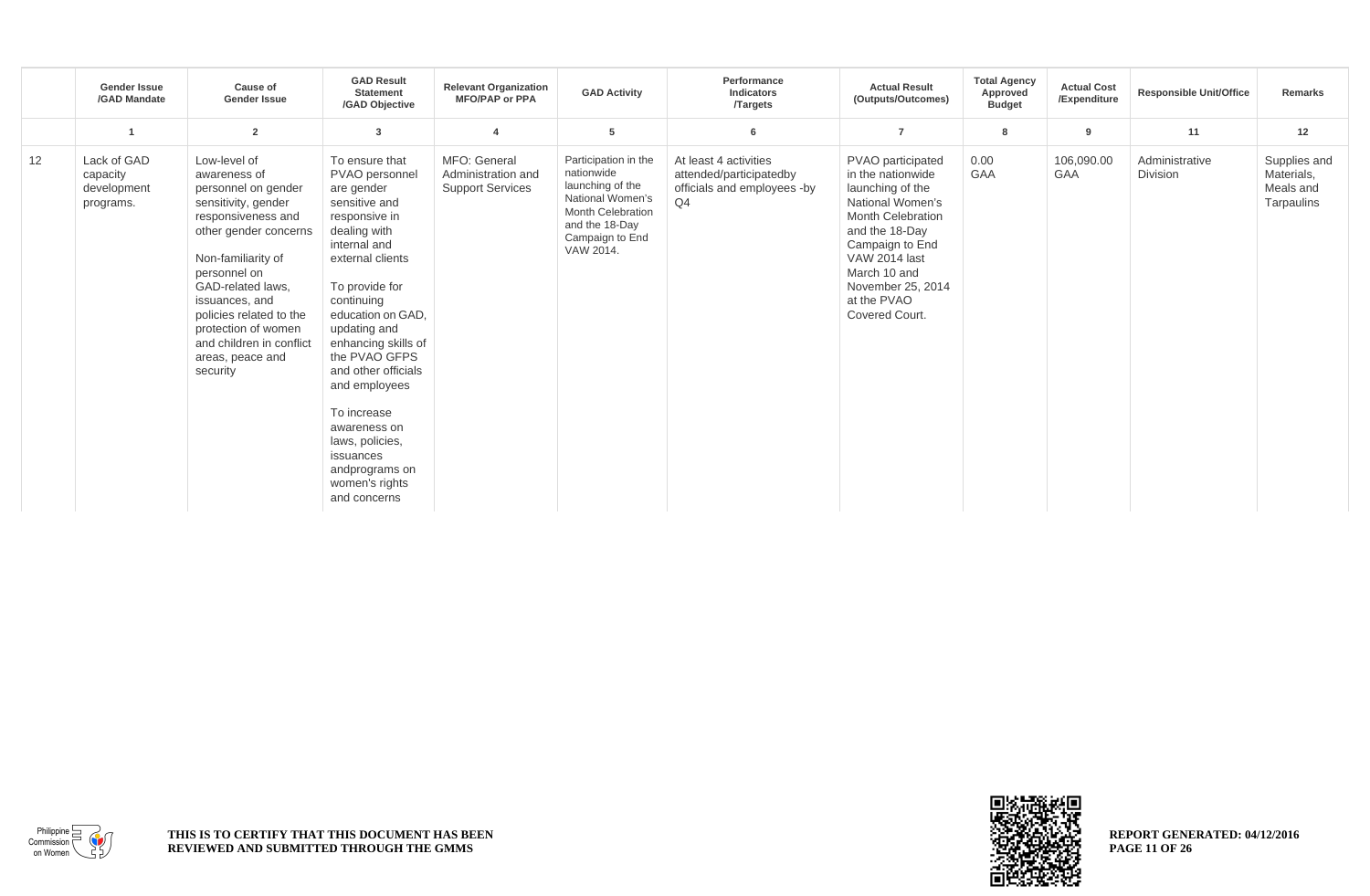|    | <b>Gender Issue</b><br>/GAD Mandate                 | <b>Cause of</b><br><b>Gender Issue</b>                                                                                                                                                                                                                                                                               | <b>GAD Result</b><br><b>Statement</b><br>/GAD Obiective                                                                                                                                                                                                                                                                                                                                                      | <b>Relevant Organization</b><br><b>MFO/PAP or PPA</b>         | <b>GAD Activity</b>                                                                                                                                                                                        | Performance<br>Indicators<br><b>Targets</b>                                                       | <b>Actual Result</b><br>(Outputs/Outcomes)                                                                                                                                                                                                                                                                                                                                                                                                                                | <b>Total Agency</b><br>Approved<br><b>Budget</b> | <b>Actual Cost</b><br>/Expenditure | <b>Responsible Unit/Office</b>    | Remarks                                                                                                                              |
|----|-----------------------------------------------------|----------------------------------------------------------------------------------------------------------------------------------------------------------------------------------------------------------------------------------------------------------------------------------------------------------------------|--------------------------------------------------------------------------------------------------------------------------------------------------------------------------------------------------------------------------------------------------------------------------------------------------------------------------------------------------------------------------------------------------------------|---------------------------------------------------------------|------------------------------------------------------------------------------------------------------------------------------------------------------------------------------------------------------------|---------------------------------------------------------------------------------------------------|---------------------------------------------------------------------------------------------------------------------------------------------------------------------------------------------------------------------------------------------------------------------------------------------------------------------------------------------------------------------------------------------------------------------------------------------------------------------------|--------------------------------------------------|------------------------------------|-----------------------------------|--------------------------------------------------------------------------------------------------------------------------------------|
|    |                                                     | $\overline{2}$                                                                                                                                                                                                                                                                                                       | 3                                                                                                                                                                                                                                                                                                                                                                                                            |                                                               | 5                                                                                                                                                                                                          | 6                                                                                                 | $\overline{7}$                                                                                                                                                                                                                                                                                                                                                                                                                                                            | 8                                                | 9                                  | 11                                | 12                                                                                                                                   |
| 13 | Lack of GAD<br>capacity<br>development<br>programs. | Low-level of<br>awareness of<br>personnel on gender<br>sensitivity, gender<br>responsiveness and<br>other gender concerns<br>Non-familiarity of<br>personnel on<br>GAD-related laws.<br>issuances, and<br>policies related to the<br>protection of women<br>and children in conflict<br>areas, peace and<br>security | To ensure that<br>PVAO personnel<br>are gender<br>sensitive and<br>responsive in<br>dealing with<br>internal and<br>external clients<br>To provide for<br>continuing<br>education on GAD,<br>updating and<br>enhancing skills of<br>the PVAO GFPS<br>and other officials<br>and employees<br>To increase<br>awareness on<br>laws, policies,<br>issuances<br>andprograms on<br>women's rights<br>and concerns | MFO: General<br>Administration and<br><b>Support Services</b> | Conduct of various<br>activities during the<br>National Women's<br><b>Month Celebration</b><br>and the<br>Observance of the<br>18-Day Campaign<br>to End VAW 2014<br>for PVAO<br>employees and<br>clients. | At least 4 activities<br>attended/participatedby<br>officials and employees -by<br>Q <sub>4</sub> | PVAO conducted<br>various activities<br>such as: Effective<br><b>Parenting Financial</b><br><b>Literacy GADvocacy</b><br>on health and<br>wellness for PVAO<br>employees, veterans,<br>surviving spouses<br>and their<br>dependents Set-up<br>legal assistance<br>desk for Solo<br>Parents and VAW<br>victims during the<br>National Women's<br>Month and 18-Day<br>Campaign to End<br>VAW last March 20<br>and December 01.<br>2014 at the PVAO<br><b>Covered Court.</b> | 0.00<br><b>GAA</b>                               | 119,063.75<br><b>GAA</b>           | Administrative<br><b>Division</b> | Supplies and<br>Materials,<br>Meals,<br>Tarpaulin,<br>PS-attribution<br>of forty $(40)$<br>employees<br>participated in<br>the event |



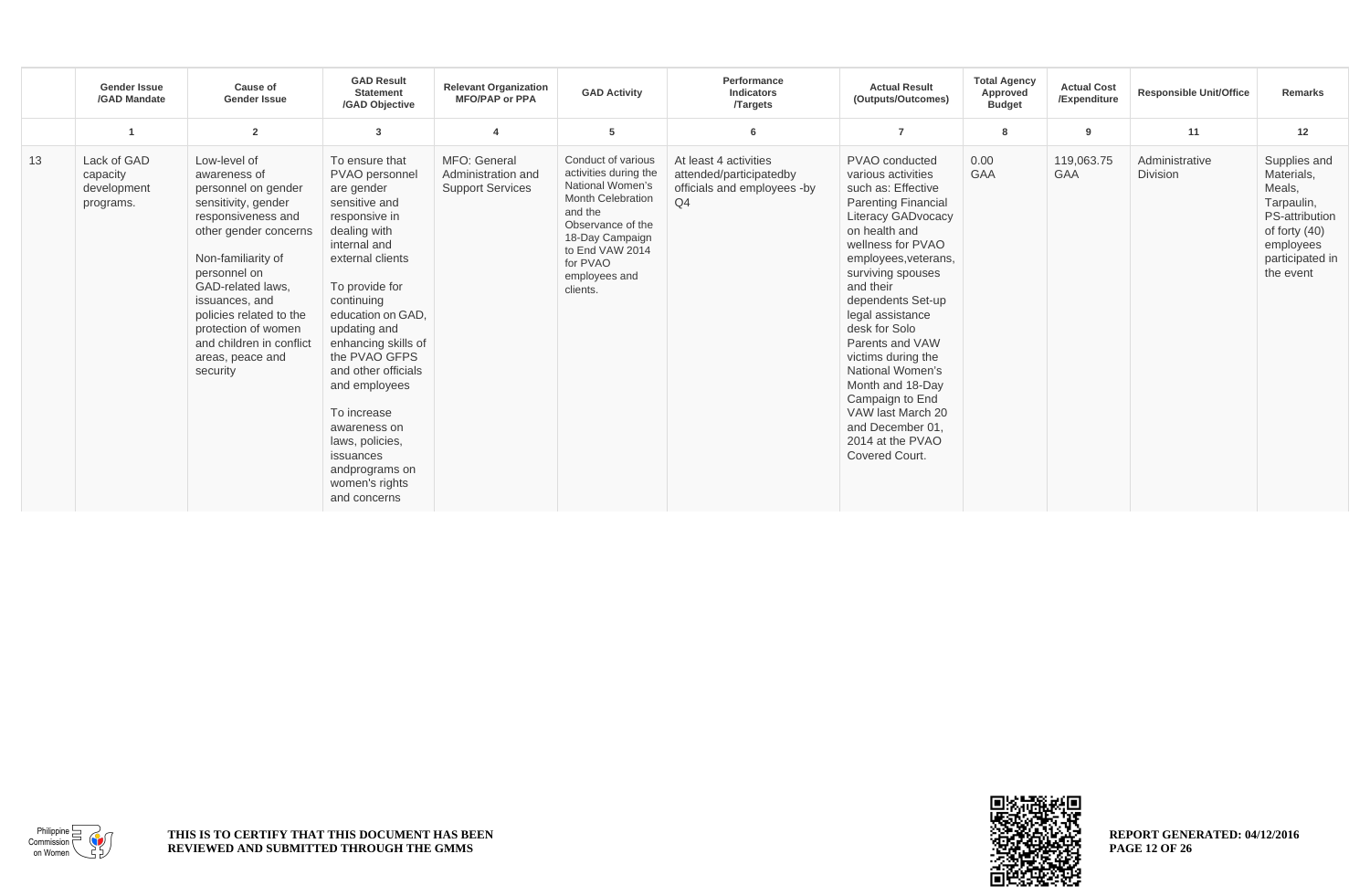|    | <b>Gender Issue</b><br>/GAD Mandate                 | <b>Cause of</b><br><b>Gender Issue</b>                                                                                                                                                                                                                                                                               | <b>GAD Result</b><br><b>Statement</b><br>/GAD Objective                                                                                                                                                                                                                                                                                                                                                      | <b>Relevant Organization</b><br><b>MFO/PAP or PPA</b>         | <b>GAD Activity</b>                                                                                                                                                                                                                                   | Performance<br>Indicators<br><b>Targets</b>                                           | <b>Actual Result</b><br>(Outputs/Outcomes)                                                                                                                                                                                                                                                                                                                                                                                                                                                                                                                                                                                                                                                                                                                        | <b>Total Agency</b><br>Approved<br><b>Budget</b> | <b>Actual Cost</b><br>/Expenditure | <b>Responsible Unit/Office</b> | Remarks                                                                                                                                                                                |
|----|-----------------------------------------------------|----------------------------------------------------------------------------------------------------------------------------------------------------------------------------------------------------------------------------------------------------------------------------------------------------------------------|--------------------------------------------------------------------------------------------------------------------------------------------------------------------------------------------------------------------------------------------------------------------------------------------------------------------------------------------------------------------------------------------------------------|---------------------------------------------------------------|-------------------------------------------------------------------------------------------------------------------------------------------------------------------------------------------------------------------------------------------------------|---------------------------------------------------------------------------------------|-------------------------------------------------------------------------------------------------------------------------------------------------------------------------------------------------------------------------------------------------------------------------------------------------------------------------------------------------------------------------------------------------------------------------------------------------------------------------------------------------------------------------------------------------------------------------------------------------------------------------------------------------------------------------------------------------------------------------------------------------------------------|--------------------------------------------------|------------------------------------|--------------------------------|----------------------------------------------------------------------------------------------------------------------------------------------------------------------------------------|
|    | $\overline{1}$                                      | $\overline{2}$                                                                                                                                                                                                                                                                                                       | $\overline{3}$                                                                                                                                                                                                                                                                                                                                                                                               | 4                                                             | 5                                                                                                                                                                                                                                                     | 6                                                                                     | $\overline{7}$                                                                                                                                                                                                                                                                                                                                                                                                                                                                                                                                                                                                                                                                                                                                                    | 8                                                | 9                                  | 11                             | 12                                                                                                                                                                                     |
| 14 | Lack of GAD<br>capacity<br>development<br>programs. | Low-level of<br>awareness of<br>personnel on gender<br>sensitivity, gender<br>responsiveness and<br>other gender concerns<br>Non-familiarity of<br>personnel on<br>GAD-related laws,<br>issuances, and<br>policies related to the<br>protection of women<br>and children in conflict<br>areas, peace and<br>security | To ensure that<br>PVAO personnel<br>are gender<br>sensitive and<br>responsive in<br>dealing with<br>internal and<br>external clients<br>To provide for<br>continuing<br>education on GAD,<br>updating and<br>enhancing skills of<br>the PVAO GFPS<br>and other officials<br>and employees<br>To increase<br>awareness on<br>laws, policies,<br>issuances<br>andprograms on<br>women's rights<br>and concerns | MFO: General<br>Administration and<br><b>Support Services</b> | Setting-up of Legal<br><b>Assistance Desk</b><br>for PVAO<br>Personnel and<br>Clients, Health and<br>Wellness Fair for<br>PVAO clinets and<br>employees and<br>Attendance to the<br>2014 Walk to End<br>VAW/Kick-off<br>activity conducted<br>by PCW. | At least 4 activities<br>attended/participatedby<br>officials and employees -by<br>Q4 | Provided legal<br>advised on<br>gender-based<br>issues and concerns<br>to PVAO employees<br>and Clients during<br>the National<br>Women's Month<br>Celebration and the<br>18-Day Campaign to<br>End VAW conducted<br>at the PVAO<br><b>Covered Court last</b><br>March 20 &<br>December 01, 2014.<br>A total of 1,642<br>counts (Women's<br>Month = $971$ .<br>18-Day Campaign =<br>671) who have<br>participated/availed<br>of the various<br>activities/services<br>conducted during<br>the National<br>Women's Months<br>Celebration and the<br>18-Day Campaign to<br>End VAW 2014. And<br>Fifteen (15) PVAO<br>employees attended<br>the 2014 Walk to<br>End VAW/Kick-off<br>activity conducted<br>last 25 November<br>2014 at the Quezon<br>Memorial Circle. | 0.00<br><b>GAA</b>                               | 236,925.00<br><b>GAA</b>           | Administrative<br>Division     | Supplies and<br>Materials,<br>Meals, and<br><b>PS-Attribution</b><br>of salaries of<br>four $(4)$<br>employees<br>who served as<br>legal<br>consultants<br>during the<br>said activity |



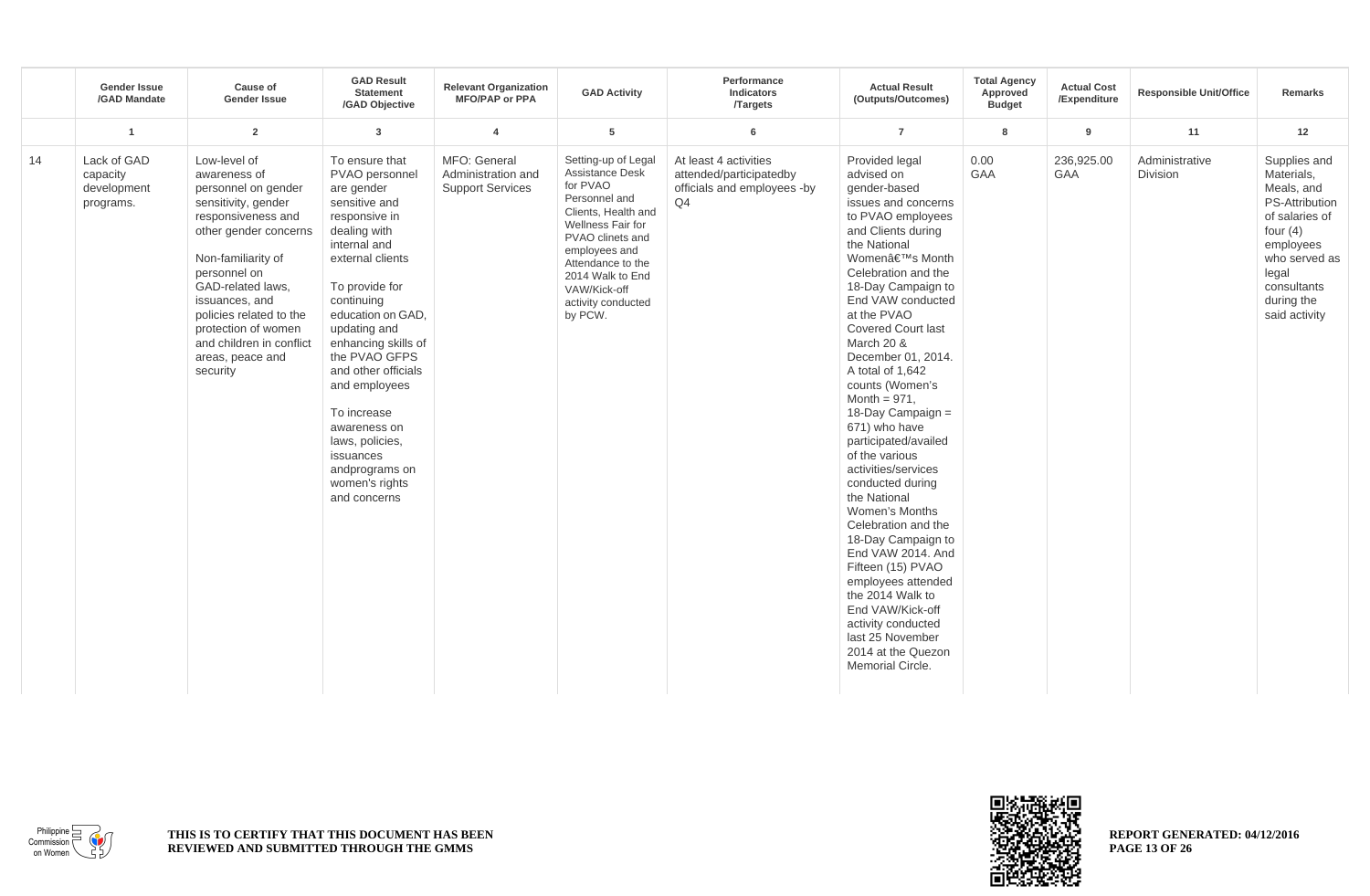|    | <b>Gender Issue</b><br>/GAD Mandate                 | <b>Cause of</b><br><b>Gender Issue</b>                                                                                                                                                                                                                                                                               | <b>GAD Result</b><br><b>Statement</b><br>/GAD Objective                                                                                                                                                                                                                                                                                                                                                      | <b>Relevant Organization</b><br><b>MFO/PAP or PPA</b>         | <b>GAD Activity</b>                                                                                             | Performance<br>Indicators<br><b>Targets</b>                                                       | <b>Actual Result</b><br>(Outputs/Outcomes)                                                                                 | <b>Total Agency</b><br>Approved<br><b>Budget</b> | <b>Actual Cost</b><br>/Expenditure | <b>Responsible Unit/Office</b>    | <b>Remarks</b>                                                                                                                                                                   |
|----|-----------------------------------------------------|----------------------------------------------------------------------------------------------------------------------------------------------------------------------------------------------------------------------------------------------------------------------------------------------------------------------|--------------------------------------------------------------------------------------------------------------------------------------------------------------------------------------------------------------------------------------------------------------------------------------------------------------------------------------------------------------------------------------------------------------|---------------------------------------------------------------|-----------------------------------------------------------------------------------------------------------------|---------------------------------------------------------------------------------------------------|----------------------------------------------------------------------------------------------------------------------------|--------------------------------------------------|------------------------------------|-----------------------------------|----------------------------------------------------------------------------------------------------------------------------------------------------------------------------------|
|    |                                                     | $\overline{2}$                                                                                                                                                                                                                                                                                                       | 3                                                                                                                                                                                                                                                                                                                                                                                                            | $\overline{\mathbf{4}}$                                       | 5                                                                                                               | 6                                                                                                 | $\overline{7}$                                                                                                             | 8                                                | 9                                  | 11                                | 12                                                                                                                                                                               |
| 15 | Lack of GAD<br>capacity<br>development<br>programs. | Low-level of<br>awareness of<br>personnel on gender<br>sensitivity, gender<br>responsiveness and<br>other gender concerns<br>Non-familiarity of<br>personnel on<br>GAD-related laws,<br>issuances, and<br>policies related to the<br>protection of women<br>and children in conflict<br>areas, peace and<br>security | To ensure that<br>PVAO personnel<br>are gender<br>sensitive and<br>responsive in<br>dealing with<br>internal and<br>external clients<br>To provide for<br>continuing<br>education on GAD,<br>updating and<br>enhancing skills of<br>the PVAO GFPS<br>and other officials<br>and employees<br>To increase<br>awareness on<br>laws, policies,<br>issuances<br>andprograms on<br>women's rights<br>and concerns | MFO: General<br>Administration and<br><b>Support Services</b> | Attendance to the<br>Photo Exhibit and<br>Movie Screening of<br>the indle film<br>entitled In Nomine<br>Matris. | At least 4 activities<br>attended/participatedby<br>officials and employees -by<br>Q <sub>4</sub> | Seven (7) PVAO<br>employees attended<br>the Photo Exhibit<br>and Movie<br>Screening last<br>March 25, 2014 at<br>the NDCP. | 0.00<br><b>GAA</b>                               | 6,394.60<br><b>GAA</b>             | Administrative<br><b>Division</b> | Supplies and<br>Matrials,<br>Snacks, and<br><b>PS-Attribution</b><br>of salaries of<br>seven (7)<br>employees<br>who attended<br>the Photo<br>Exhibit and<br>Movie<br>Screening. |



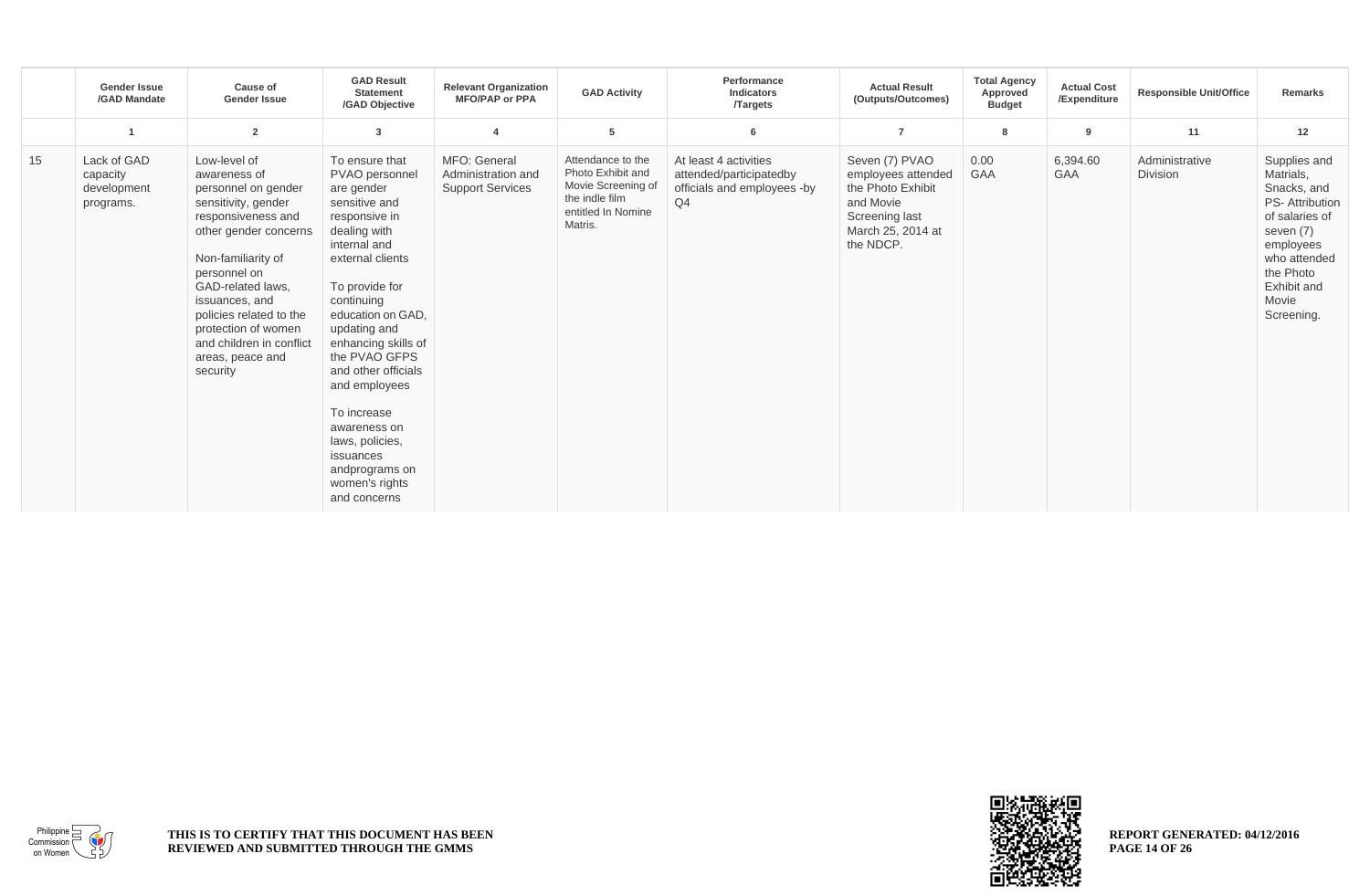|    | <b>Gender Issue</b><br>/GAD Mandate                 | Cause of<br><b>Gender Issue</b>                                                                                                                                                                                                                                                                                      | <b>GAD Result</b><br><b>Statement</b><br>/GAD Objective                                                                                                                                                                                                                                                                                                                                                      | <b>Relevant Organization</b><br><b>MFO/PAP or PPA</b>         | <b>GAD Activity</b>                                                                             | Performance<br>Indicators<br><b>Targets</b>                                           | <b>Actual Result</b><br>(Outputs/Outcomes)                                                                                                                                      | <b>Total Agency</b><br>Approved<br><b>Budget</b> | <b>Actual Cost</b><br>/Expenditure | <b>Responsible Unit/Office</b> | Remarks |
|----|-----------------------------------------------------|----------------------------------------------------------------------------------------------------------------------------------------------------------------------------------------------------------------------------------------------------------------------------------------------------------------------|--------------------------------------------------------------------------------------------------------------------------------------------------------------------------------------------------------------------------------------------------------------------------------------------------------------------------------------------------------------------------------------------------------------|---------------------------------------------------------------|-------------------------------------------------------------------------------------------------|---------------------------------------------------------------------------------------|---------------------------------------------------------------------------------------------------------------------------------------------------------------------------------|--------------------------------------------------|------------------------------------|--------------------------------|---------|
|    |                                                     | $\overline{2}$                                                                                                                                                                                                                                                                                                       | 3                                                                                                                                                                                                                                                                                                                                                                                                            |                                                               | 5                                                                                               | 6                                                                                     | $\overline{7}$                                                                                                                                                                  | 8                                                | $\overline{9}$                     | 11                             | 12      |
| 16 | Lack of GAD<br>capacity<br>development<br>programs. | Low-level of<br>awareness of<br>personnel on gender<br>sensitivity, gender<br>responsiveness and<br>other gender concerns<br>Non-familiarity of<br>personnel on<br>GAD-related laws,<br>issuances, and<br>policies related to the<br>protection of women<br>and children in conflict<br>areas, peace and<br>security | To ensure that<br>PVAO personnel<br>are gender<br>sensitive and<br>responsive in<br>dealing with<br>internal and<br>external clients<br>To provide for<br>continuing<br>education on GAD,<br>updating and<br>enhancing skills of<br>the PVAO GFPS<br>and other officials<br>and employees<br>To increase<br>awareness on<br>laws, policies,<br>issuances<br>andprograms on<br>women's rights<br>and concerns | MFO: General<br>Administration and<br><b>Support Services</b> | Conducted<br>ZUM-VAW for a<br>better health and<br>fitness of PVAO<br>clients and<br>Employees. | At least 4 activities<br>attended/participatedby<br>officials and employees -by<br>Q4 | A total of 684 counts<br>who have attended<br>the thirty seven (37)<br>ZUM-VAW sessions<br>from January to<br>December 2014<br>which were held at<br>the PVAO Covered<br>Court. | 0.00<br><b>GAA</b>                               | 65,102.18<br><b>GAA</b>            | Administrative<br>Division     |         |



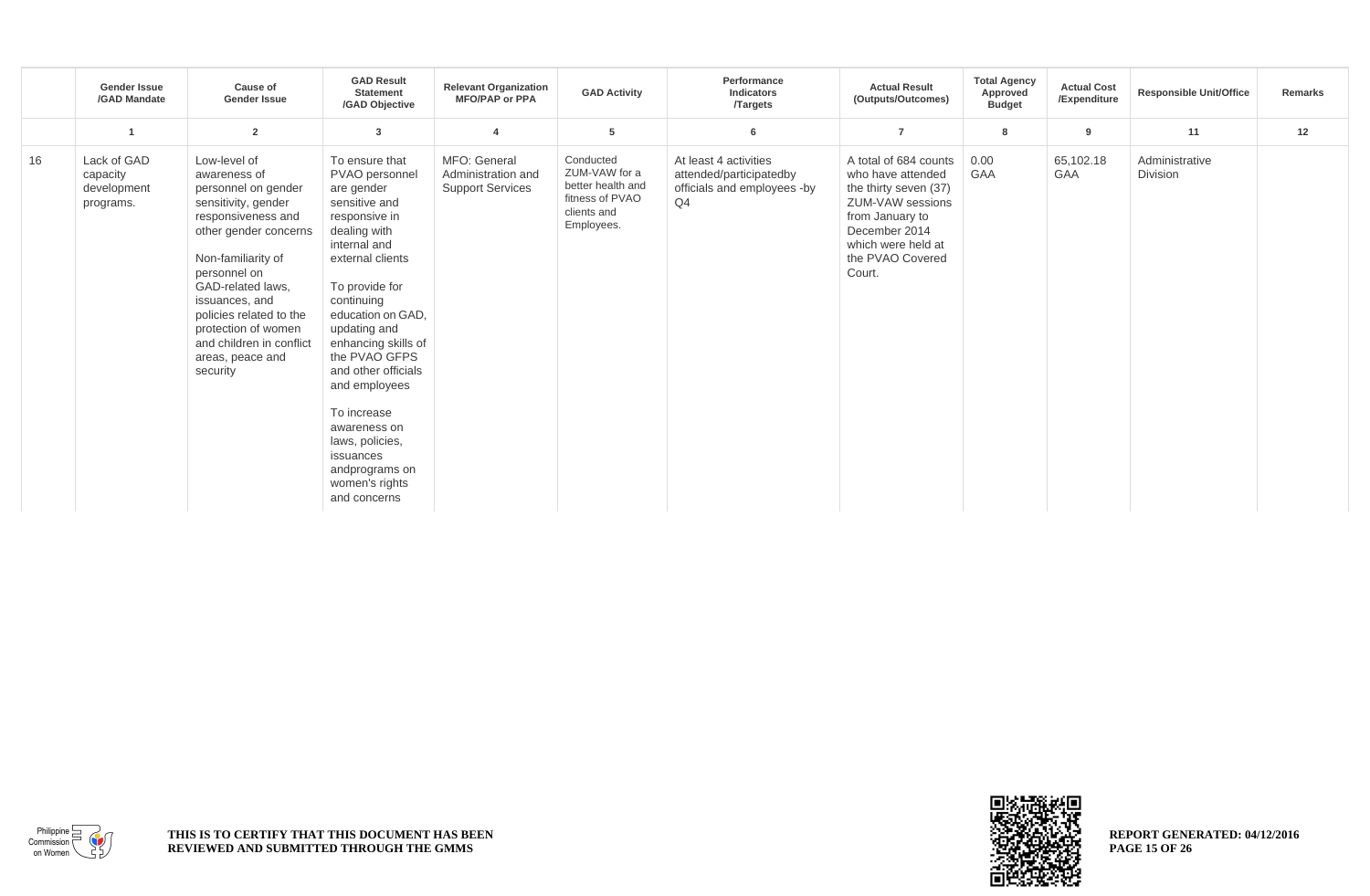|    | <b>Gender Issue</b><br>/GAD Mandate                 | Cause of<br><b>Gender Issue</b>                                                                                                                                                                                                                                                                                      | <b>GAD Result</b><br><b>Statement</b><br>/GAD Objective                                                                                                                                                                                                                                                                                                                                                      | <b>Relevant Organization</b><br><b>MFO/PAP or PPA</b>         | <b>GAD Activity</b>                                                                      | Performance<br>Indicators<br><b>Targets</b>                                                       | <b>Actual Result</b><br>(Outputs/Outcomes)                                                                                                    | <b>Total Agency</b><br>Approved<br><b>Budget</b> | <b>Actual Cost</b><br>/Expenditure | <b>Responsible Unit/Office</b> | Remarks                                                                                 |
|----|-----------------------------------------------------|----------------------------------------------------------------------------------------------------------------------------------------------------------------------------------------------------------------------------------------------------------------------------------------------------------------------|--------------------------------------------------------------------------------------------------------------------------------------------------------------------------------------------------------------------------------------------------------------------------------------------------------------------------------------------------------------------------------------------------------------|---------------------------------------------------------------|------------------------------------------------------------------------------------------|---------------------------------------------------------------------------------------------------|-----------------------------------------------------------------------------------------------------------------------------------------------|--------------------------------------------------|------------------------------------|--------------------------------|-----------------------------------------------------------------------------------------|
|    |                                                     | $\overline{2}$                                                                                                                                                                                                                                                                                                       | 3                                                                                                                                                                                                                                                                                                                                                                                                            | $\overline{a}$                                                | 5                                                                                        | 6                                                                                                 | $\overline{7}$                                                                                                                                | 8                                                | 9                                  | 11                             | 12                                                                                      |
| 17 | Lack of GAD<br>capacity<br>development<br>programs. | Low-level of<br>awareness of<br>personnel on gender<br>sensitivity, gender<br>responsiveness and<br>other gender concerns<br>Non-familiarity of<br>personnel on<br>GAD-related laws,<br>issuances, and<br>policies related to the<br>protection of women<br>and children in conflict<br>areas, peace and<br>security | To ensure that<br>PVAO personnel<br>are gender<br>sensitive and<br>responsive in<br>dealing with<br>internal and<br>external clients<br>To provide for<br>continuing<br>education on GAD,<br>updating and<br>enhancing skills of<br>the PVAO GFPS<br>and other officials<br>and employees<br>To increase<br>awareness on<br>laws, policies,<br>issuances<br>andprograms on<br>women's rights<br>and concerns | MFO: General<br>Administration and<br><b>Support Services</b> | Conduct of<br>Seminar-Workshop<br>on Violence<br>Against Women<br>and Children<br>(VAWC) | Training/seminar attended by<br>40 officials/employeesand<br>40on Gendermainstreaming<br>-by $Q2$ | The<br>Seminar-Workshop<br>on VAWC was<br>conducted last<br>December 01.<br>2014.A total of 40<br>PVAO employees<br>attended the<br>workshop. | 100,000.00<br><b>GAA</b>                         | 33,187.84<br><b>GAA</b>            | Administrative<br>Division     | Variance of<br>66,812.16<br>attributed to<br>only one<br>seminar<br>conducted by<br>Q4. |



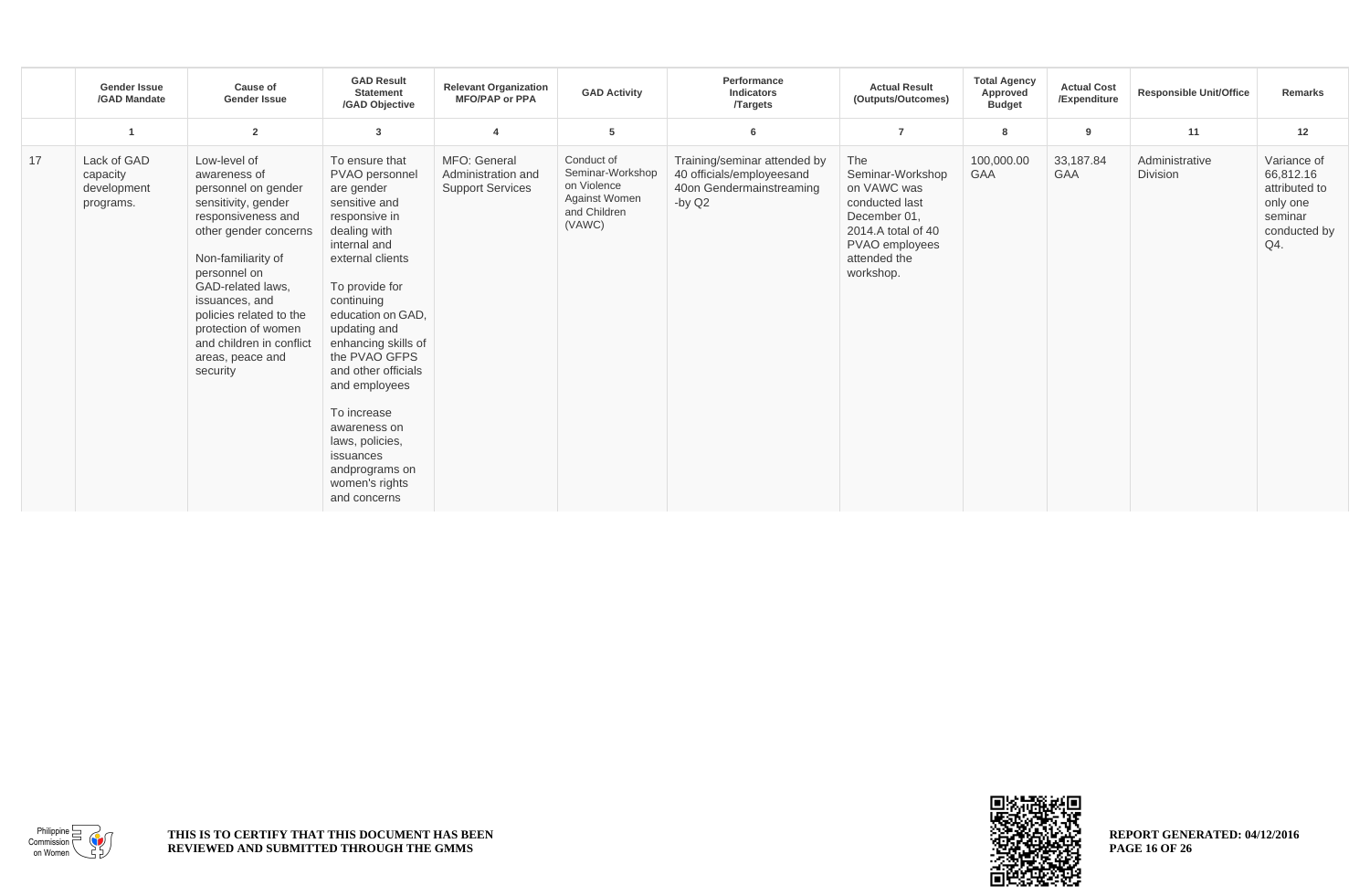|    | <b>Gender Issue</b><br>/GAD Mandate                 | <b>Cause of</b><br><b>Gender Issue</b>                                                                                                                                                                                                                                                                               | <b>GAD Result</b><br><b>Statement</b><br>/GAD Objective                                                                                                                                                                                                                                                                                                                                                      | <b>Relevant Organization</b><br><b>MFO/PAP or PPA</b>         | <b>GAD Activity</b>                                               | Performance<br><b>Indicators</b><br><b>Targets</b> | <b>Actual Result</b><br>(Outputs/Outcomes)                                                     | <b>Total Agency</b><br>Approved<br><b>Budget</b> | <b>Actual Cost</b><br>/Expenditure | <b>Responsible Unit/Office</b> | Remarks |
|----|-----------------------------------------------------|----------------------------------------------------------------------------------------------------------------------------------------------------------------------------------------------------------------------------------------------------------------------------------------------------------------------|--------------------------------------------------------------------------------------------------------------------------------------------------------------------------------------------------------------------------------------------------------------------------------------------------------------------------------------------------------------------------------------------------------------|---------------------------------------------------------------|-------------------------------------------------------------------|----------------------------------------------------|------------------------------------------------------------------------------------------------|--------------------------------------------------|------------------------------------|--------------------------------|---------|
|    |                                                     | $\overline{2}$                                                                                                                                                                                                                                                                                                       | 3                                                                                                                                                                                                                                                                                                                                                                                                            | 4                                                             | 5                                                                 | 6                                                  | $\overline{7}$                                                                                 | 8                                                | 9                                  | 11                             | 12      |
| 18 | Lack of GAD<br>capacity<br>development<br>programs. | Low-level of<br>awareness of<br>personnel on gender<br>sensitivity, gender<br>responsiveness and<br>other gender concerns<br>Non-familiarity of<br>personnel on<br>GAD-related laws,<br>issuances, and<br>policies related to the<br>protection of women<br>and children in conflict<br>areas, peace and<br>security | To ensure that<br>PVAO personnel<br>are gender<br>sensitive and<br>responsive in<br>dealing with<br>internal and<br>external clients<br>To provide for<br>continuing<br>education on GAD.<br>updating and<br>enhancing skills of<br>the PVAO GFPS<br>and other officials<br>and employees<br>To increase<br>awareness on<br>laws, policies,<br>issuances<br>andprograms on<br>women's rights<br>and concerns | MFO: General<br>Administration and<br><b>Support Services</b> | Attendance to the<br>symposium on End<br>VAW Now! Its our<br>Duty | Gender Mainstreaming -by Q2                        | Three (3) PVAO<br>employees attended<br>the symposium last<br>December 4, 2014<br>at the NDCP. | 0.00<br><b>GAA</b>                               | 0.00<br><b>GAA</b>                 | Administrative<br>Division     |         |



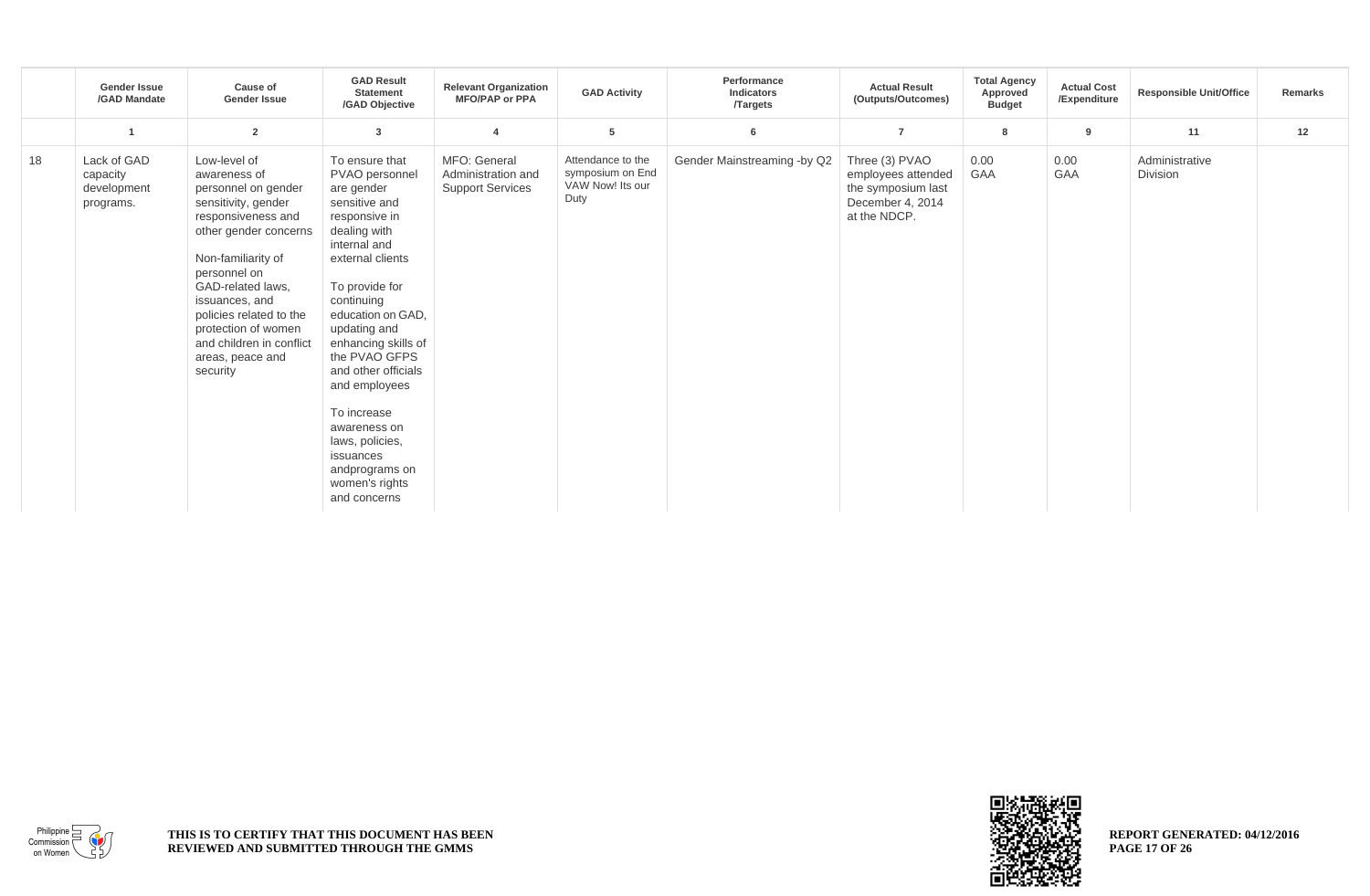|    | <b>Gender Issue</b><br>/GAD Mandate                 | <b>Cause of</b><br><b>Gender Issue</b>                                                                                                                                                                                                                                                                               | <b>GAD Result</b><br><b>Statement</b><br>/GAD Objective                                                                                                                                                                                                                                                                                                                                                      | <b>Relevant Organization</b><br><b>MFO/PAP or PPA</b>         | <b>GAD Activity</b>                                       | Performance<br><b>Indicators</b><br><b>Targets</b> | <b>Actual Result</b><br>(Outputs/Outcomes)                                            | <b>Total Agency</b><br>Approved<br><b>Budget</b> | <b>Actual Cost</b><br>/Expenditure | <b>Responsible Unit/Office</b> | Remarks                                                                                         |
|----|-----------------------------------------------------|----------------------------------------------------------------------------------------------------------------------------------------------------------------------------------------------------------------------------------------------------------------------------------------------------------------------|--------------------------------------------------------------------------------------------------------------------------------------------------------------------------------------------------------------------------------------------------------------------------------------------------------------------------------------------------------------------------------------------------------------|---------------------------------------------------------------|-----------------------------------------------------------|----------------------------------------------------|---------------------------------------------------------------------------------------|--------------------------------------------------|------------------------------------|--------------------------------|-------------------------------------------------------------------------------------------------|
|    |                                                     | $\overline{2}$                                                                                                                                                                                                                                                                                                       | 3                                                                                                                                                                                                                                                                                                                                                                                                            | 4                                                             | 5                                                         | 6                                                  | $\overline{7}$                                                                        | 8                                                | 9                                  | 11                             | 12                                                                                              |
| 19 | Lack of GAD<br>capacity<br>development<br>programs. | Low-level of<br>awareness of<br>personnel on gender<br>sensitivity, gender<br>responsiveness and<br>other gender concerns<br>Non-familiarity of<br>personnel on<br>GAD-related laws,<br>issuances, and<br>policies related to the<br>protection of women<br>and children in conflict<br>areas, peace and<br>security | To ensure that<br>PVAO personnel<br>are gender<br>sensitive and<br>responsive in<br>dealing with<br>internal and<br>external clients<br>To provide for<br>continuing<br>education on GAD,<br>updating and<br>enhancing skills of<br>the PVAO GFPS<br>and other officials<br>and employees<br>To increase<br>awareness on<br>laws, policies,<br>issuances<br>andprograms on<br>women's rights<br>and concerns | MFO: General<br>Administration and<br><b>Support Services</b> | Attendance to<br><b>HGDG</b> workshop<br>for GAD APB 2015 | Gender Analysis -by Q4                             | Two (2) PVAO<br>employees attended<br>the HGDG workshop<br>last December 05,<br>2014. | 300,000.00<br><b>GAA</b>                         | 1,611.33<br><b>GAA</b>             | Administrative<br>Division     | Variance of<br>298,388.67<br>attributed to<br>non condcut<br>of in-house<br>seminar on<br>HGDG. |



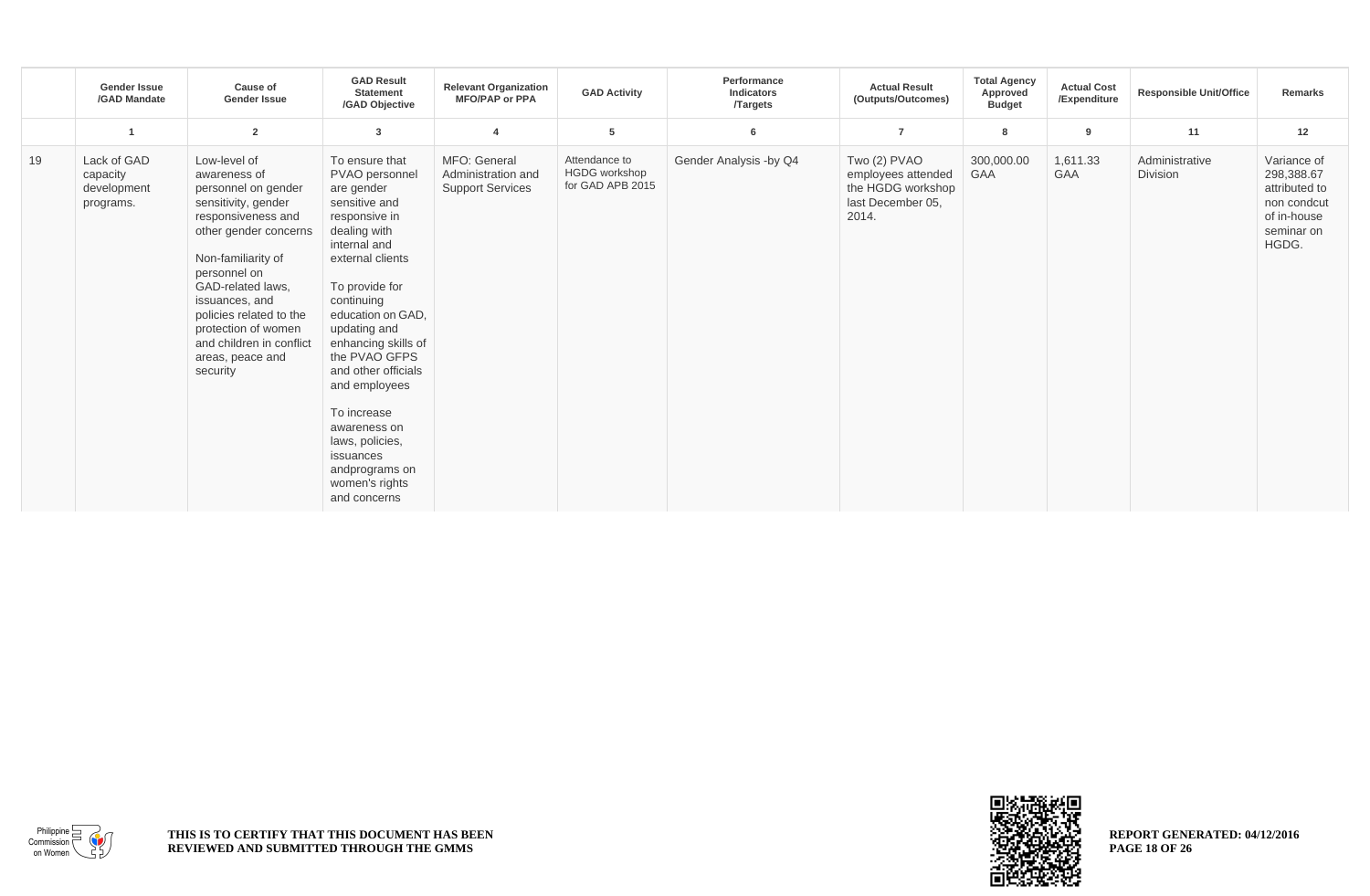|    | <b>Gender Issue</b><br>/GAD Mandate                 | Cause of<br><b>Gender Issue</b>                                                                                                                                                                                                                                                                                      | <b>GAD Result</b><br><b>Statement</b><br>/GAD Objective                                                                                                                                                                                                                                                                                                                                                      | <b>Relevant Organization</b><br><b>MFO/PAP or PPA</b>         | <b>GAD Activity</b>                                                                                                          | Performance<br><b>Indicators</b><br><b>Targets</b> | <b>Actual Result</b><br>(Outputs/Outcomes)                                                                                                                                                                                 | <b>Total Agency</b><br>Approved<br><b>Budget</b> | <b>Actual Cost</b><br>/Expenditure | <b>Responsible Unit/Office</b>    | Remarks                                                                                             |
|----|-----------------------------------------------------|----------------------------------------------------------------------------------------------------------------------------------------------------------------------------------------------------------------------------------------------------------------------------------------------------------------------|--------------------------------------------------------------------------------------------------------------------------------------------------------------------------------------------------------------------------------------------------------------------------------------------------------------------------------------------------------------------------------------------------------------|---------------------------------------------------------------|------------------------------------------------------------------------------------------------------------------------------|----------------------------------------------------|----------------------------------------------------------------------------------------------------------------------------------------------------------------------------------------------------------------------------|--------------------------------------------------|------------------------------------|-----------------------------------|-----------------------------------------------------------------------------------------------------|
|    |                                                     | $\overline{2}$                                                                                                                                                                                                                                                                                                       | 3                                                                                                                                                                                                                                                                                                                                                                                                            | $\overline{\mathbf{4}}$                                       | 5                                                                                                                            | 6                                                  | $\overline{7}$                                                                                                                                                                                                             | 8                                                | 9                                  | 11                                | 12                                                                                                  |
| 20 | Lack of GAD<br>capacity<br>development<br>programs. | Low-level of<br>awareness of<br>personnel on gender<br>sensitivity, gender<br>responsiveness and<br>other gender concerns<br>Non-familiarity of<br>personnel on<br>GAD-related laws,<br>issuances, and<br>policies related to the<br>protection of women<br>and children in conflict<br>areas, peace and<br>security | To ensure that<br>PVAO personnel<br>are gender<br>sensitive and<br>responsive in<br>dealing with<br>internal and<br>external clients<br>To provide for<br>continuing<br>education on GAD.<br>updating and<br>enhancing skills of<br>the PVAO GFPS<br>and other officials<br>and employees<br>To increase<br>awareness on<br>laws, policies,<br>issuances<br>andprograms on<br>women's rights<br>and concerns | MFO: General<br>Administration and<br><b>Support Services</b> | Conduct of<br>Seminar on GAD<br>Planning and<br>Budgeting in<br>Harmonized<br>Gender and<br>Development<br>Guidelines (HGDG) | <b>GAD Planning and Budgeting</b><br>-by Q3        | Twenty four (24)<br>officials and<br>employees attended<br>the Seminar on GAD<br>Planning and<br><b>Budgeting in HGDG</b><br>last 28, 30 April and<br>02 May 2014 at the<br><b>OASPER</b><br>Multi-Purpose<br>Center, DND. | 300,000.00<br><b>GAA</b>                         | 103,554.05<br><b>GAA</b>           | Administrative<br><b>Division</b> | Variance of<br>189,925.65<br>attributed to<br>lower amount<br>of various<br>activities<br>expenses. |



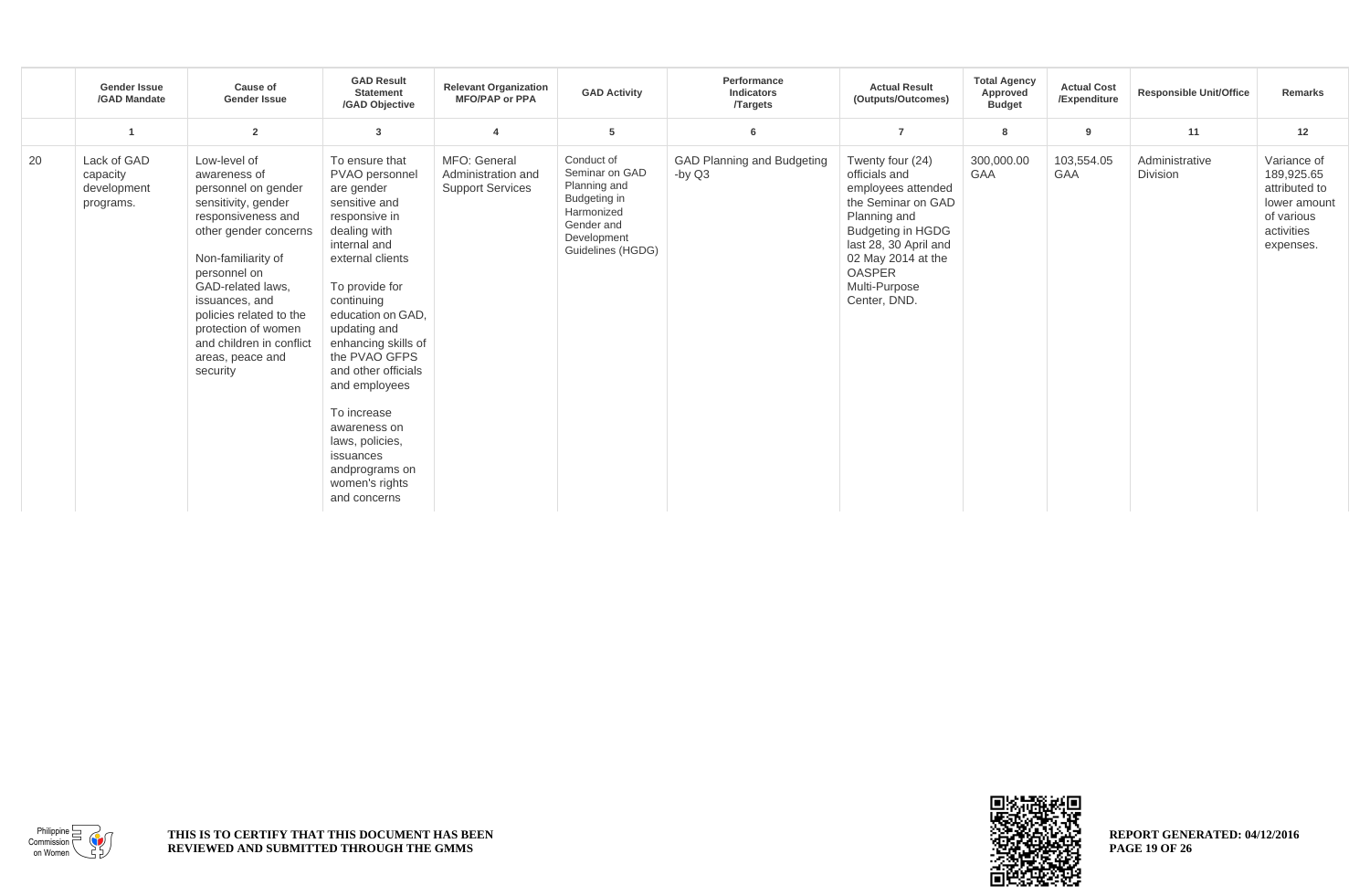|    | <b>Gender Issue</b><br>/GAD Mandate                 | <b>Cause of</b><br><b>Gender Issue</b>                                                                                                                                                                                                                                                                               | <b>GAD Result</b><br><b>Statement</b><br>/GAD Objective                                                                                                                                                                                                                                                                                                                                                      | <b>Relevant Organization</b><br><b>MFO/PAP or PPA</b>         | <b>GAD Activity</b>                                                                                                 | Performance<br>Indicators<br><b>Targets</b> | <b>Actual Result</b><br>(Outputs/Outcomes)                                                                                                                                                                     | <b>Total Agency</b><br>Approved<br><b>Budget</b> | <b>Actual Cost</b><br>/Expenditure | <b>Responsible Unit/Office</b> | <b>Remarks</b>                                                                                                        |
|----|-----------------------------------------------------|----------------------------------------------------------------------------------------------------------------------------------------------------------------------------------------------------------------------------------------------------------------------------------------------------------------------|--------------------------------------------------------------------------------------------------------------------------------------------------------------------------------------------------------------------------------------------------------------------------------------------------------------------------------------------------------------------------------------------------------------|---------------------------------------------------------------|---------------------------------------------------------------------------------------------------------------------|---------------------------------------------|----------------------------------------------------------------------------------------------------------------------------------------------------------------------------------------------------------------|--------------------------------------------------|------------------------------------|--------------------------------|-----------------------------------------------------------------------------------------------------------------------|
|    | -1                                                  | $\overline{2}$                                                                                                                                                                                                                                                                                                       | 3                                                                                                                                                                                                                                                                                                                                                                                                            | $\overline{4}$                                                | 5                                                                                                                   | 6                                           | $\overline{7}$                                                                                                                                                                                                 | 8                                                | 9                                  | 11                             | 12                                                                                                                    |
| 21 | Lack of GAD<br>capacity<br>development<br>programs. | Low-level of<br>awareness of<br>personnel on gender<br>sensitivity, gender<br>responsiveness and<br>other gender concerns<br>Non-familiarity of<br>personnel on<br>GAD-related laws,<br>issuances, and<br>policies related to the<br>protection of women<br>and children in conflict<br>areas, peace and<br>security | To ensure that<br>PVAO personnel<br>are gender<br>sensitive and<br>responsive in<br>dealing with<br>internal and<br>external clients<br>To provide for<br>continuing<br>education on GAD,<br>updating and<br>enhancing skills of<br>the PVAO GFPS<br>and other officials<br>and employees<br>To increase<br>awareness on<br>laws, policies,<br>issuances<br>andprograms on<br>women's rights<br>and concerns | MFO: General<br>Administration and<br><b>Support Services</b> | Attendance to GAD<br>Planning and<br><b>Budgeting Forum</b><br>for National Gov't.<br>Agencies<br>conducted by PCW. | GAD Planning and Budgeting<br>-by $Q3$      | Two (2) employees<br>attended the GAD<br>Planning and<br><b>Budgeting Forum for</b><br>National<br>Government<br>Agencies (NGAs)<br>conducted by PCW<br>last October 10.<br>2014 at the PDC<br>Auditorium COA. | 0.00<br><b>GAA</b>                               | 4,908.70<br><b>GAA</b>             | Administrative<br>Division     | Attribution of<br>salaries of two<br>(2) official/<br>employees<br>attended the<br>Forum last<br>October 10,<br>2014. |



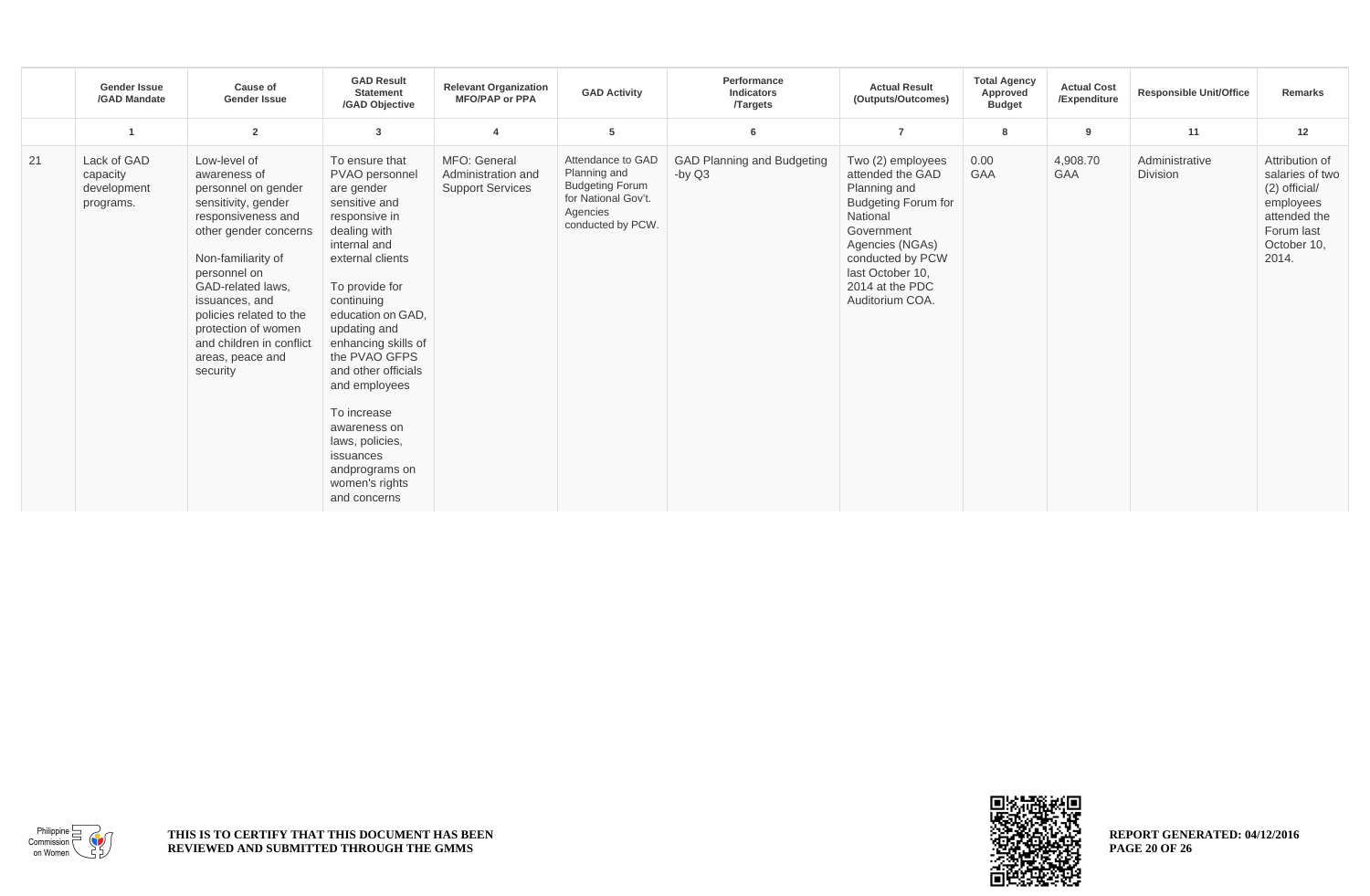|    | <b>Gender Issue</b><br>/GAD Mandate                 | <b>Cause of</b><br><b>Gender Issue</b>                                                                                                                                                                                                                                                                               | <b>GAD Result</b><br><b>Statement</b><br>/GAD Objective                                                                                                                                                                                                                                                                                                                                                      | <b>Relevant Organization</b><br><b>MFO/PAP or PPA</b>         | <b>GAD Activity</b>                                                                                     | Performance<br><b>Indicators</b><br><b>Targets</b> | <b>Actual Result</b><br>(Outputs/Outcomes)                                                                                                | <b>Total Agency</b><br>Approved<br><b>Budget</b> | <b>Actual Cost</b><br>/Expenditure | <b>Responsible Unit/Office</b> | Remarks                                                                         |
|----|-----------------------------------------------------|----------------------------------------------------------------------------------------------------------------------------------------------------------------------------------------------------------------------------------------------------------------------------------------------------------------------|--------------------------------------------------------------------------------------------------------------------------------------------------------------------------------------------------------------------------------------------------------------------------------------------------------------------------------------------------------------------------------------------------------------|---------------------------------------------------------------|---------------------------------------------------------------------------------------------------------|----------------------------------------------------|-------------------------------------------------------------------------------------------------------------------------------------------|--------------------------------------------------|------------------------------------|--------------------------------|---------------------------------------------------------------------------------|
|    |                                                     | $\overline{2}$                                                                                                                                                                                                                                                                                                       | 3                                                                                                                                                                                                                                                                                                                                                                                                            |                                                               | 5                                                                                                       | 6                                                  | $\overline{7}$                                                                                                                            | 8                                                | $\overline{9}$                     | 11                             | 12                                                                              |
| 22 | Lack of GAD<br>capacity<br>development<br>programs. | Low-level of<br>awareness of<br>personnel on gender<br>sensitivity, gender<br>responsiveness and<br>other gender concerns<br>Non-familiarity of<br>personnel on<br>GAD-related laws,<br>issuances, and<br>policies related to the<br>protection of women<br>and children in conflict<br>areas, peace and<br>security | To ensure that<br>PVAO personnel<br>are gender<br>sensitive and<br>responsive in<br>dealing with<br>internal and<br>external clients<br>To provide for<br>continuing<br>education on GAD.<br>updating and<br>enhancing skills of<br>the PVAO GFPS<br>and other officials<br>and employees<br>To increase<br>awareness on<br>laws, policies,<br>issuances<br>andprograms on<br>women's rights<br>and concerns | MFO: General<br>Administration and<br><b>Support Services</b> | <b>DND-Wide GAD</b><br>Annual GAD<br>Planning and<br>Budgeting FY 2016<br>with HGDG<br>Seminar-Workshop | <b>GAD Planning and Budgeting</b><br>-by $Q3$      | Two (2) employees<br>attended the<br>DND-Wide GAD<br>Planning and<br><b>Budgeting</b><br>Workshop last<br>December 5, 2014<br>at the DND. | 0.00<br><b>GAA</b>                               | 1,611.60<br><b>GAA</b>             | Administrative<br>Division     | Attribution of<br>salaries of two<br>(2) employees<br>attended the<br>workshop. |

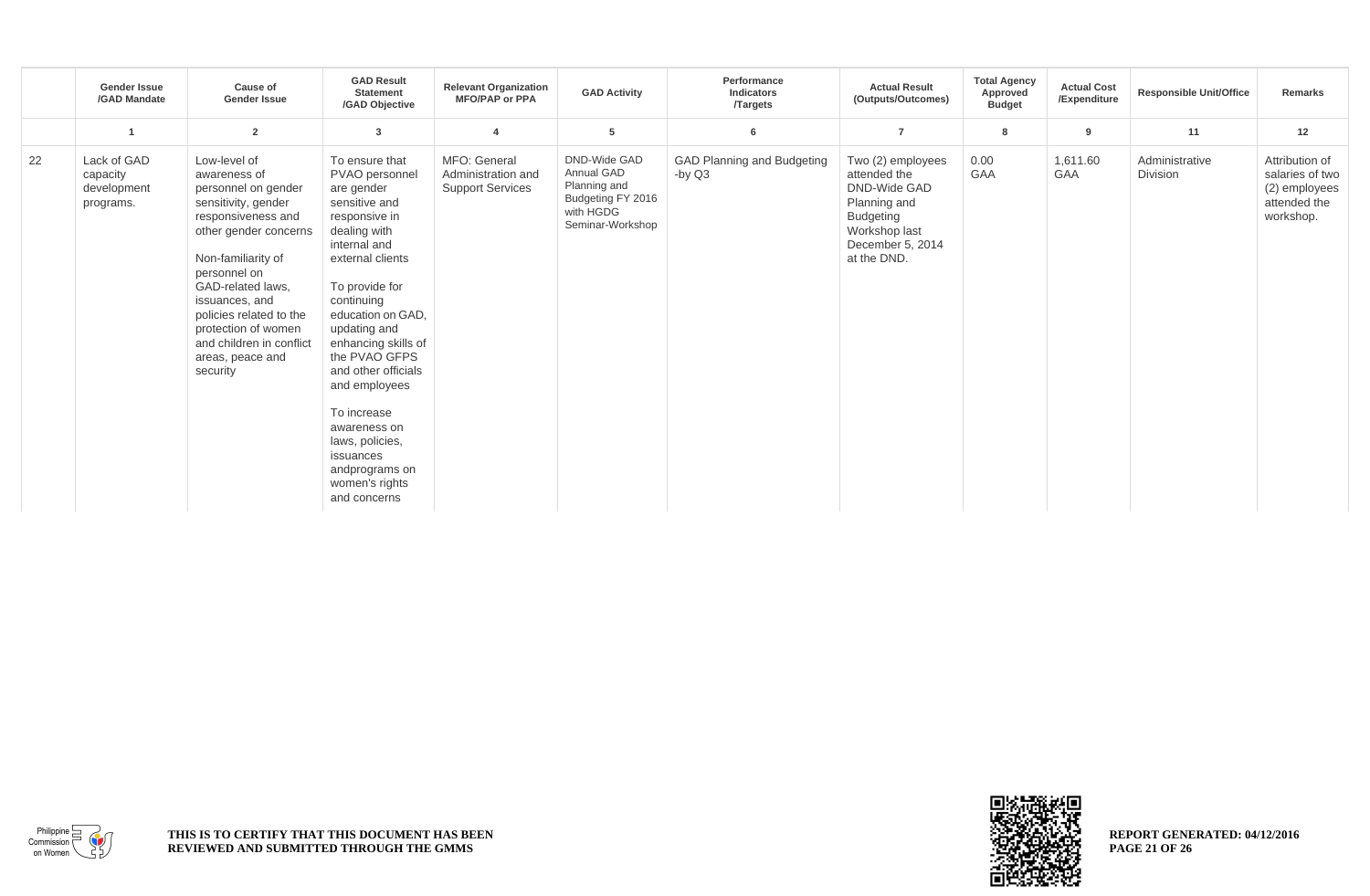|    | <b>Gender Issue</b><br>/GAD Mandate                 | Cause of<br><b>Gender Issue</b>                                                                                                                                                                                                                                                                                      | <b>GAD Result</b><br><b>Statement</b><br>/GAD Objective                                                                                                                                                                                                                                                                                                                                                      | <b>Relevant Organization</b><br><b>MFO/PAP or PPA</b>         | <b>GAD Activity</b>                                                                                                                                                                                                                                                             | Performance<br><b>Indicators</b><br><b>Targets</b>                                               | <b>Actual Result</b><br>(Outputs/Outcomes)                                                                                             | <b>Total Agency</b><br>Approved<br><b>Budget</b> | <b>Actual Cost</b><br>/Expenditure | <b>Responsible Unit/Office</b> | Remarks                                                                                                           |
|----|-----------------------------------------------------|----------------------------------------------------------------------------------------------------------------------------------------------------------------------------------------------------------------------------------------------------------------------------------------------------------------------|--------------------------------------------------------------------------------------------------------------------------------------------------------------------------------------------------------------------------------------------------------------------------------------------------------------------------------------------------------------------------------------------------------------|---------------------------------------------------------------|---------------------------------------------------------------------------------------------------------------------------------------------------------------------------------------------------------------------------------------------------------------------------------|--------------------------------------------------------------------------------------------------|----------------------------------------------------------------------------------------------------------------------------------------|--------------------------------------------------|------------------------------------|--------------------------------|-------------------------------------------------------------------------------------------------------------------|
|    |                                                     | $\overline{2}$                                                                                                                                                                                                                                                                                                       | 3                                                                                                                                                                                                                                                                                                                                                                                                            | 4                                                             | 5                                                                                                                                                                                                                                                                               | $6\phantom{1}6$                                                                                  | $\overline{7}$                                                                                                                         | 8                                                | 9                                  | 11                             | 12                                                                                                                |
| 23 | Lack of GAD<br>capacity<br>development<br>programs. | Low-level of<br>awareness of<br>personnel on gender<br>sensitivity, gender<br>responsiveness and<br>other gender concerns<br>Non-familiarity of<br>personnel on<br>GAD-related laws,<br>issuances, and<br>policies related to the<br>protection of women<br>and children in conflict<br>areas, peace and<br>security | To ensure that<br>PVAO personnel<br>are gender<br>sensitive and<br>responsive in<br>dealing with<br>internal and<br>external clients<br>To provide for<br>continuing<br>education on GAD.<br>updating and<br>enhancing skills of<br>the PVAO GFPS<br>and other officials<br>and employees<br>To increase<br>awareness on<br>laws, policies,<br>issuances<br>andprograms on<br>women's rights<br>and concerns | MFO: General<br>Administration and<br><b>Support Services</b> | Conduct of seminar<br>on CEDAW, Magna<br>Carta of Women,<br>UNSCRs 1325 and<br>1820 and national<br>laws and policies<br>related to women,<br>peace and security<br>and Attendance to<br>the Consultative<br>Meeting/Writeshop<br>on DND-Wide<br><b>National Action</b><br>Plan | 2 seminars Attendance of 100<br>PVAO Officials and<br>Employees (Male (50) Female<br>(50) -by Q4 | One (1) PVAO<br>official attended the<br>Consultative<br>Meeting/Writeshop<br>on DND-Wide NAP<br>last February 20,<br>2014 at the DND. | 300,000.00<br><b>GAA</b>                         | 1,388.05<br><b>GAA</b>             | Administrative<br>Division     | Variance of<br>298,611.95<br>attributed to<br>non-conduct<br>of in-house<br>Seminar on<br>various laws<br>on GAD. |





Philippine  $\equiv$ Commission on Women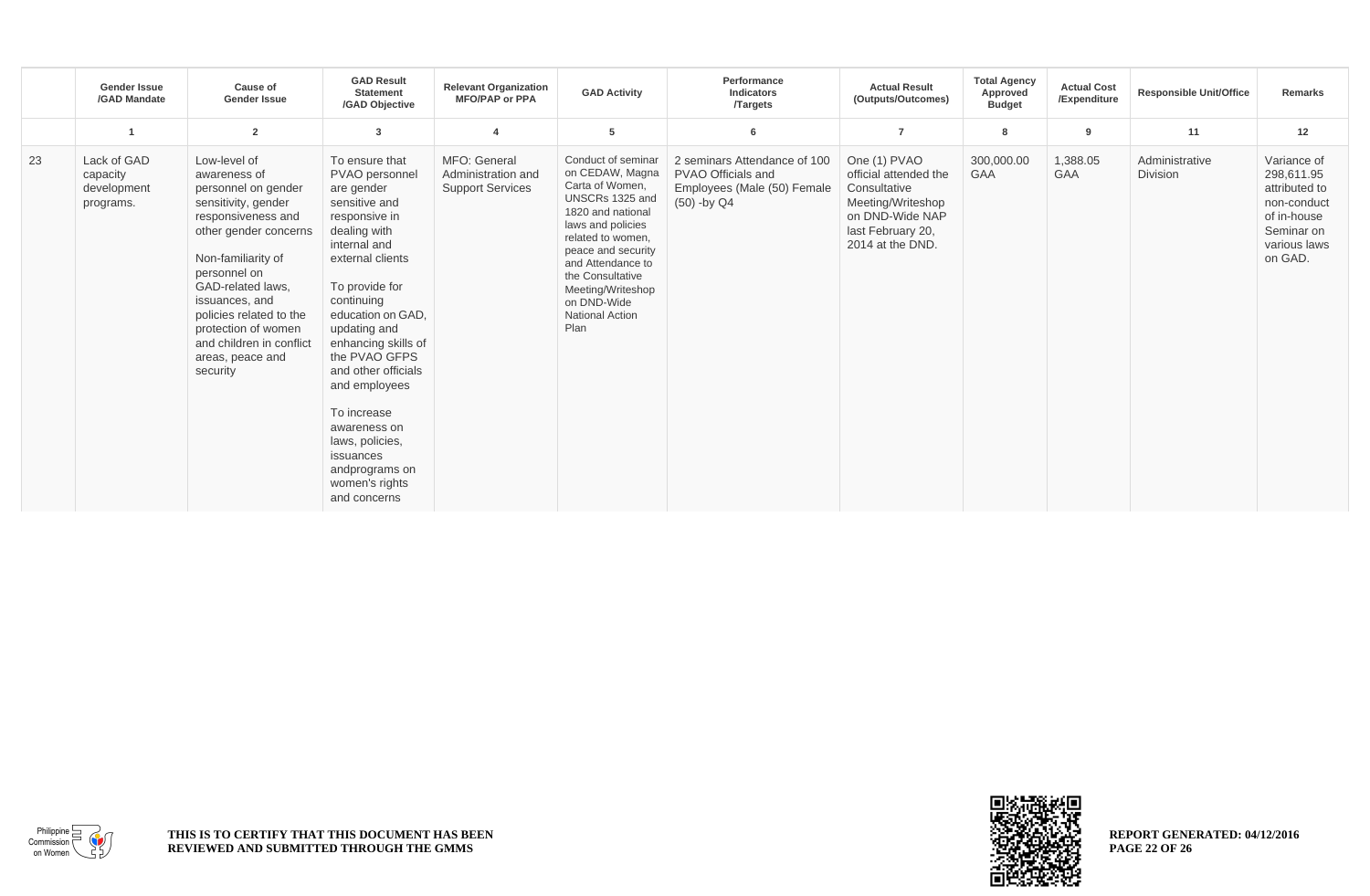|    | <b>Gender Issue</b><br>/GAD Mandate                                                                       | <b>Cause of</b><br><b>Gender Issue</b>                                                               | <b>GAD Result</b><br><b>Statement</b><br>/GAD Objective                                                                                                                                                                                                  | <b>Relevant Organization</b><br><b>MFO/PAP or PPA</b>                                                                                                                       | <b>GAD Activity</b>                                                                                                                                        | Performance<br>Indicators<br><b>Targets</b>                    | <b>Actual Result</b><br>(Outputs/Outcomes)                                                                                                        | <b>Total Agency</b><br>Approved<br><b>Budget</b> | <b>Actual Cost</b><br>/Expenditure | <b>Responsible Unit/Office</b> | <b>Remarks</b>                                                                    |
|----|-----------------------------------------------------------------------------------------------------------|------------------------------------------------------------------------------------------------------|----------------------------------------------------------------------------------------------------------------------------------------------------------------------------------------------------------------------------------------------------------|-----------------------------------------------------------------------------------------------------------------------------------------------------------------------------|------------------------------------------------------------------------------------------------------------------------------------------------------------|----------------------------------------------------------------|---------------------------------------------------------------------------------------------------------------------------------------------------|--------------------------------------------------|------------------------------------|--------------------------------|-----------------------------------------------------------------------------------|
|    |                                                                                                           | $\overline{2}$                                                                                       | 3                                                                                                                                                                                                                                                        | $\overline{\mathbf{4}}$                                                                                                                                                     | 5                                                                                                                                                          | 6                                                              | $\overline{7}$                                                                                                                                    | 8                                                | 9                                  | 11                             | 12                                                                                |
| 24 | Need for the<br>adoption and<br>implementation of<br>more<br>gender-responsive<br>GAD Plan and<br>Budget. | Lack of internal<br>policies to make the<br><b>GAD Plan and Budget</b><br>more gender<br>responsive. | To review and<br>evaluate office<br>policies on gender<br>issues and<br>concerns on the<br>implementation of<br>the previous<br>year's GAD Plan<br>and Budget.<br>To formulate a<br>more responsive<br>GAD Plan and<br>Budget for the<br>succeeding year | MFO: MFO1<br>Administration of<br>Veterans' Pension<br>and Benefits<br>Program.<br>MFO: MFO2<br>Preservation and<br>Development<br><b>Services for Military</b><br>Shrines. | Conduct evaluation<br>of the previous<br>year's GAD Plan<br>and Budget and<br>prepare FY 2013<br>GAD<br>Accomplishment<br>Report.                          | Review and evaluation of FY<br>2013 GPB completed. - by Q1     | Eight (8) members<br>of the PVAO GAD<br>Focal Point and<br>Secretariat attended<br>the<br>meeting/workshop<br>on GMEF last<br>September 19, 2014. | 10,000.00<br>GAA                                 | 9,507.96<br>GAA                    | <b>GFPS</b>                    | Variance of<br>20492.04<br>attributed to<br>lower cost of<br>workshop<br>expense. |
| 25 | Need for the<br>adoption and<br>implementation of<br>more<br>gender-responsive<br>GAD Plan and<br>Budget. | Lack of internal<br>policies to make the<br><b>GAD Plan and Budget</b><br>moregenderresponsive       | To review and<br>evaluate office<br>policies on gender<br>issues and<br>concerns on the<br>implementation of<br>the previous<br>year's GAD Plan<br>and Budget<br>To formulate a<br>more responsive<br>GAD Plan and<br>Budget for the<br>succeeding year  | MFO: MFO1<br>Administration of<br>Veterans' Pension<br>and Benefits<br>Program<br>MFO: MFO2<br>Preservation and<br>Development<br>Services for<br><b>MilitaryShrines</b>    | Conduct of<br>Meeting/Workshop<br>on the<br>Accomplishment of<br>the Gender<br>Mainstreaming<br>Evaluation<br>Framework (GMEF)<br><b>Evaluation Forms.</b> | FY 2013 GAD<br><b>Accomplishment Report</b><br>prepared -by Q1 | Prepared the GAD<br>Accomplishment<br>Report for FY 2013<br>before end of Q1.                                                                     | 20,000.00<br><b>GAA</b>                          | 0.00<br><b>GAA</b>                 | <b>GFPS</b>                    |                                                                                   |

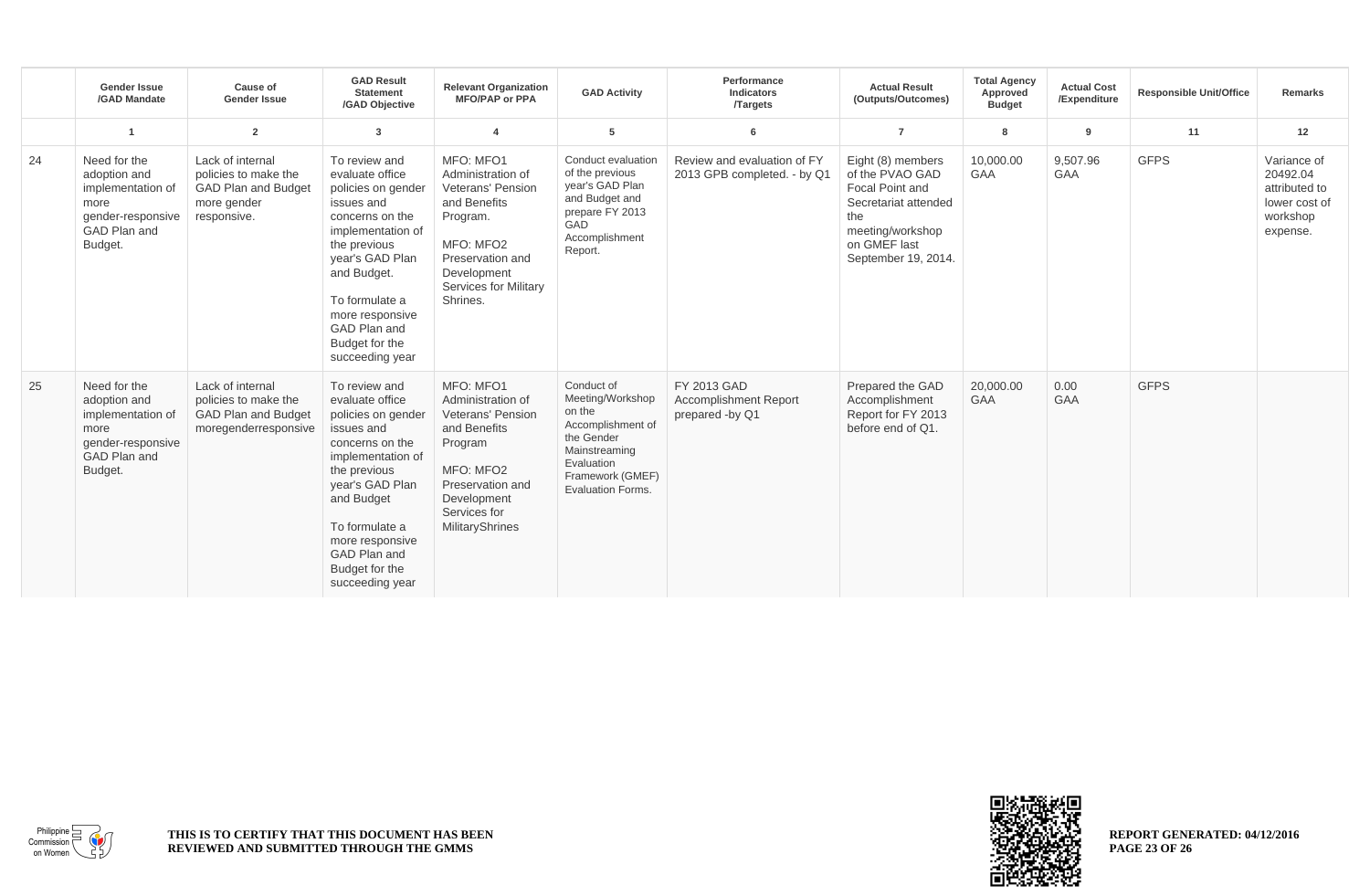|    | Gender Issue<br>/GAD Mandate                                                                              | <b>Cause of</b><br><b>Gender Issue</b>                                                         | <b>GAD Result</b><br><b>Statement</b><br>/GAD Objective                                                                                                                                                                                                 | <b>Relevant Organization</b><br><b>MFO/PAP or PPA</b>                                                                                                                    | <b>GAD Activity</b>                                                                                             | Performance<br>Indicators<br><b>Targets</b>                                                                             | <b>Actual Result</b><br>(Outputs/Outcomes)                                                                                                                                                                                    | <b>Total Agency</b><br>Approved<br><b>Budget</b> | <b>Actual Cost</b><br>/Expenditure | <b>Responsible Unit/Office</b> | Remarks                                                                                |
|----|-----------------------------------------------------------------------------------------------------------|------------------------------------------------------------------------------------------------|---------------------------------------------------------------------------------------------------------------------------------------------------------------------------------------------------------------------------------------------------------|--------------------------------------------------------------------------------------------------------------------------------------------------------------------------|-----------------------------------------------------------------------------------------------------------------|-------------------------------------------------------------------------------------------------------------------------|-------------------------------------------------------------------------------------------------------------------------------------------------------------------------------------------------------------------------------|--------------------------------------------------|------------------------------------|--------------------------------|----------------------------------------------------------------------------------------|
|    |                                                                                                           | $\overline{2}$                                                                                 | 3                                                                                                                                                                                                                                                       |                                                                                                                                                                          | 5                                                                                                               | 6                                                                                                                       | $\overline{7}$                                                                                                                                                                                                                | 8                                                | 9                                  | 11                             | 12                                                                                     |
| 26 | Need for the<br>adoption and<br>implementation of<br>more<br>gender-responsive<br>GAD Plan and<br>Budget. | Lack of internal<br>policies to make the<br><b>GAD Plan and Budget</b><br>moregenderresponsive | To review and<br>evaluate office<br>policies on gender<br>issues and<br>concerns on the<br>implementation of<br>the previous<br>year's GAD Plan<br>and Budget<br>To formulate a<br>more responsive<br>GAD Plan and<br>Budget for the<br>succeeding year | MFO: MFO1<br>Administration of<br>Veterans' Pension<br>and Benefits<br>Program<br>MFO: MFO2<br>Preservation and<br>Development<br>Services for<br><b>MilitaryShrines</b> | Conduct of<br>Meeting/Workshop<br>on GMMS and<br>Preparation of the<br>2016 GAD Plan<br>and Budget for<br>2016. | At least one (1) meeting per<br>Quarter and Conduct of GAD<br><b>Planning and Budgeting</b><br>Workshop for 2016 -by Q1 | Six employees<br>attended the<br>Workshop on<br>GIMMS and<br>Preparation of the<br>2016 GAD Plan and<br>Budget in<br>compliance with the<br><b>PCW</b> directives last<br>28 November 2014<br>at the PVAO<br>Conference Room. | 40,000.00<br><b>GAA</b>                          | 12,312.35<br><b>GAA</b>            | <b>GFPS</b>                    | Variance of<br>P27687.65<br>attributed to<br>the lower cost<br>of workshop<br>expense. |



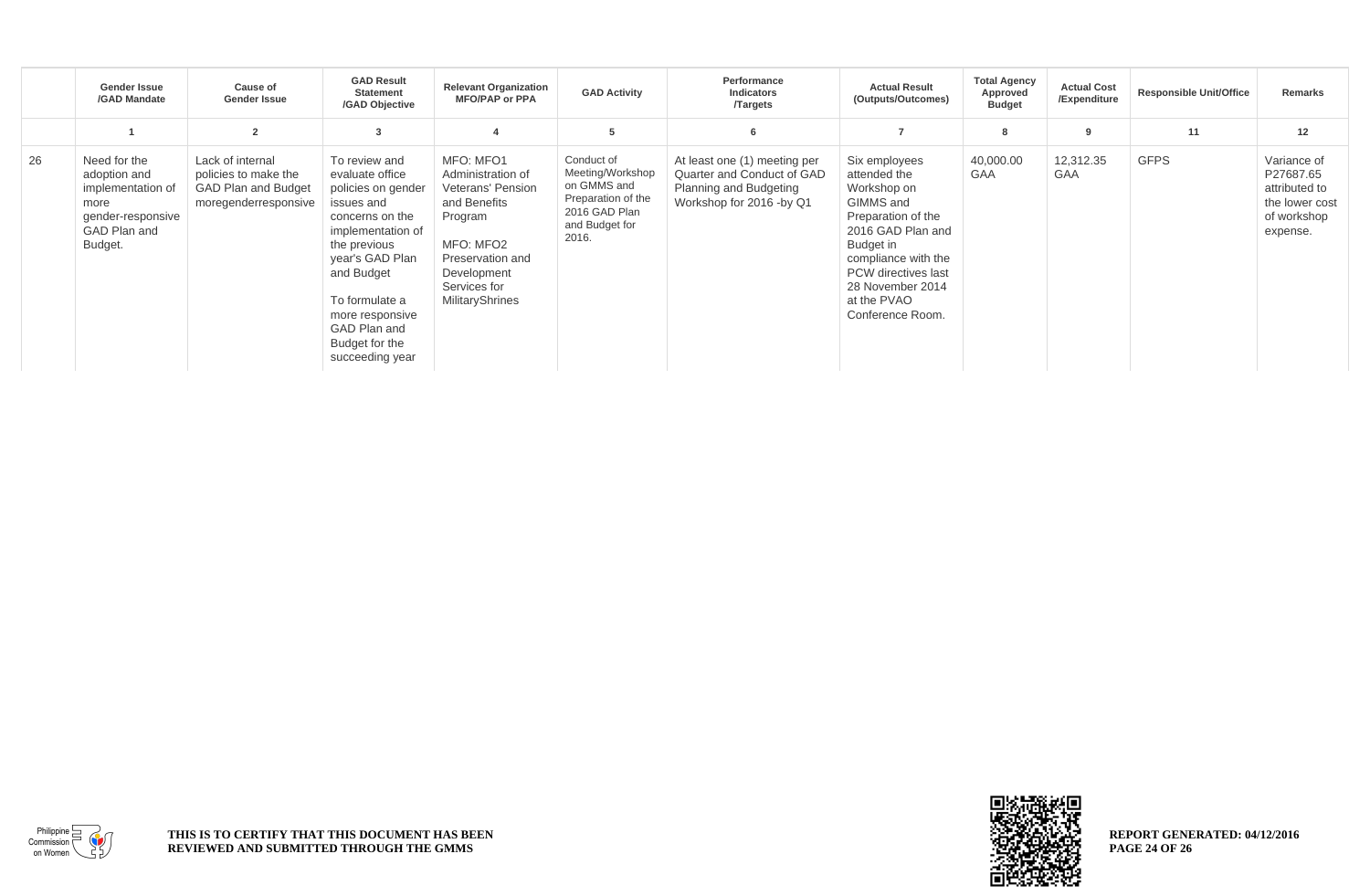|                  | <b>Gender Issue</b><br>/GAD Mandate                                                                      | Cause of<br><b>Gender Issue</b>                                                                                                                                                           | <b>GAD Result</b><br><b>Statement</b><br>/GAD Objective                                                                                                                                                                                                                 | <b>Relevant Organization</b><br><b>MFO/PAP or PPA</b>                                                                                                                     | <b>GAD Activity</b>                                                                                                                                                                                                                                                                                                                                                                                                                                                            | Performance<br>Indicators<br><b>Targets</b>                                                                                                                                             | <b>Actual Result</b><br>(Outputs/Outcomes)                                                                                                                                                                                                                                                                                                                                                                                     | <b>Total Agency</b><br>Approved<br><b>Budget</b> | <b>Actual Cost</b><br>/Expenditure | <b>Responsible Unit/Office</b>      | Remarks                                                                                      |
|------------------|----------------------------------------------------------------------------------------------------------|-------------------------------------------------------------------------------------------------------------------------------------------------------------------------------------------|-------------------------------------------------------------------------------------------------------------------------------------------------------------------------------------------------------------------------------------------------------------------------|---------------------------------------------------------------------------------------------------------------------------------------------------------------------------|--------------------------------------------------------------------------------------------------------------------------------------------------------------------------------------------------------------------------------------------------------------------------------------------------------------------------------------------------------------------------------------------------------------------------------------------------------------------------------|-----------------------------------------------------------------------------------------------------------------------------------------------------------------------------------------|--------------------------------------------------------------------------------------------------------------------------------------------------------------------------------------------------------------------------------------------------------------------------------------------------------------------------------------------------------------------------------------------------------------------------------|--------------------------------------------------|------------------------------------|-------------------------------------|----------------------------------------------------------------------------------------------|
|                  | -1                                                                                                       | $\overline{2}$                                                                                                                                                                            | 3                                                                                                                                                                                                                                                                       |                                                                                                                                                                           | 5                                                                                                                                                                                                                                                                                                                                                                                                                                                                              | 6                                                                                                                                                                                       | $\overline{7}$                                                                                                                                                                                                                                                                                                                                                                                                                 | 8                                                | 9                                  | 11                                  | 12                                                                                           |
| 27               | Lack of capacity of<br>the GAD Focal<br>Point System to<br>implement gender<br>mainstreaming<br>efforts. | Lack of the necessary<br>skills, training and<br>competencies of the<br>GFPS and top level<br>officials to ensure that<br>gender is integrated in<br>all aspects of the<br>agency's work. | To strengthen the<br>GFPS in leading<br>the gender<br>mainstreaming<br>efforts of the<br>Agency GFPS<br>together with the<br>GAD TWG and<br><b>GAD Secretariat</b><br>to facilitate and<br>coordinate with<br>GAD activities and<br>monitor its GAD<br>Plan and Budget. | MFO: MFO1<br>Administration of<br>Veterans' Pension<br>and Benefits<br>Program<br>MFO: MFO2<br>Preservation and<br>Development<br>Services for Military<br><b>Shrines</b> | Continuing<br>systematic<br>capability building<br>for the GFPS, GAD<br>TWG, GAD<br>Secretariat and top<br>officials Attendance<br>to the<br>Meeting/Orientation<br>on Gender<br>Mainstreaming<br><b>Monitoring System</b><br>(GIMMS)<br>Attendance to the<br>DND Meeting on<br><b>GMEF</b><br>Organizational<br>Assessment<br>Questionnaire and<br><b>GMEF Evaluation</b><br>Form. Preparation<br>of the 2016 GAD<br>Plan and Budget<br>and 2014<br>Accomplishment<br>Report. | Two $(2)$<br>Seminar-Workshops/Trainings<br>on GAD for GFPS.TWG.<br>Secretariat and top officials. -<br>by Q4<br>Agency FY 2016 GAD Plan<br>and Budget approved and<br>endorsed - by Q1 | Increased the level<br>of competency of<br>the PVAO GAD<br>Focal Point on<br>Gender And<br>Development<br>(GAD). Two (2)<br>PVAO personnel<br>attended the<br>meeting/orientation<br>on GIMMS last<br>November 20, 2014<br>at the DND. One (1)<br><b>PVAO Official</b><br>attended the<br>meeting on GMEF<br>last September 15,<br>2014 at the DND.<br>Formulation of a<br>more responsive<br>GAD Plan and<br>Budget for 2016. | 300,000.00<br><b>GAA</b>                         | 40,667.80<br><b>GAA</b>            | Administrative<br>Division and GFPS | Variance of<br>259332.2<br>attributed to<br>lower cost of<br>various<br>meetings<br>expenses |
| <b>SUB-TOTAL</b> |                                                                                                          |                                                                                                                                                                                           |                                                                                                                                                                                                                                                                         |                                                                                                                                                                           |                                                                                                                                                                                                                                                                                                                                                                                                                                                                                |                                                                                                                                                                                         | 2,970,000.00                                                                                                                                                                                                                                                                                                                                                                                                                   | 3,218,375.82                                     | GAA                                |                                     |                                                                                              |
| <b>TOTAL</b>     |                                                                                                          |                                                                                                                                                                                           |                                                                                                                                                                                                                                                                         |                                                                                                                                                                           |                                                                                                                                                                                                                                                                                                                                                                                                                                                                                |                                                                                                                                                                                         | 2,970,000.00                                                                                                                                                                                                                                                                                                                                                                                                                   | 3,218,375.82                                     |                                    |                                     |                                                                                              |

| <b>Prepared By:</b> | <b>Approved By:</b> | Date       |  |  |
|---------------------|---------------------|------------|--|--|
|                     |                     |            |  |  |
|                     |                     | 04/11/2016 |  |  |
|                     |                     |            |  |  |



**THIS IS TO CERTIFY THAT THIS DOCUMENT HAS BEEN REVIEWED AND SUBMITTED THROUGH THE GMMS**



**REPORT GENERATED: 04/12/2016 PAGE 25 OF 26**